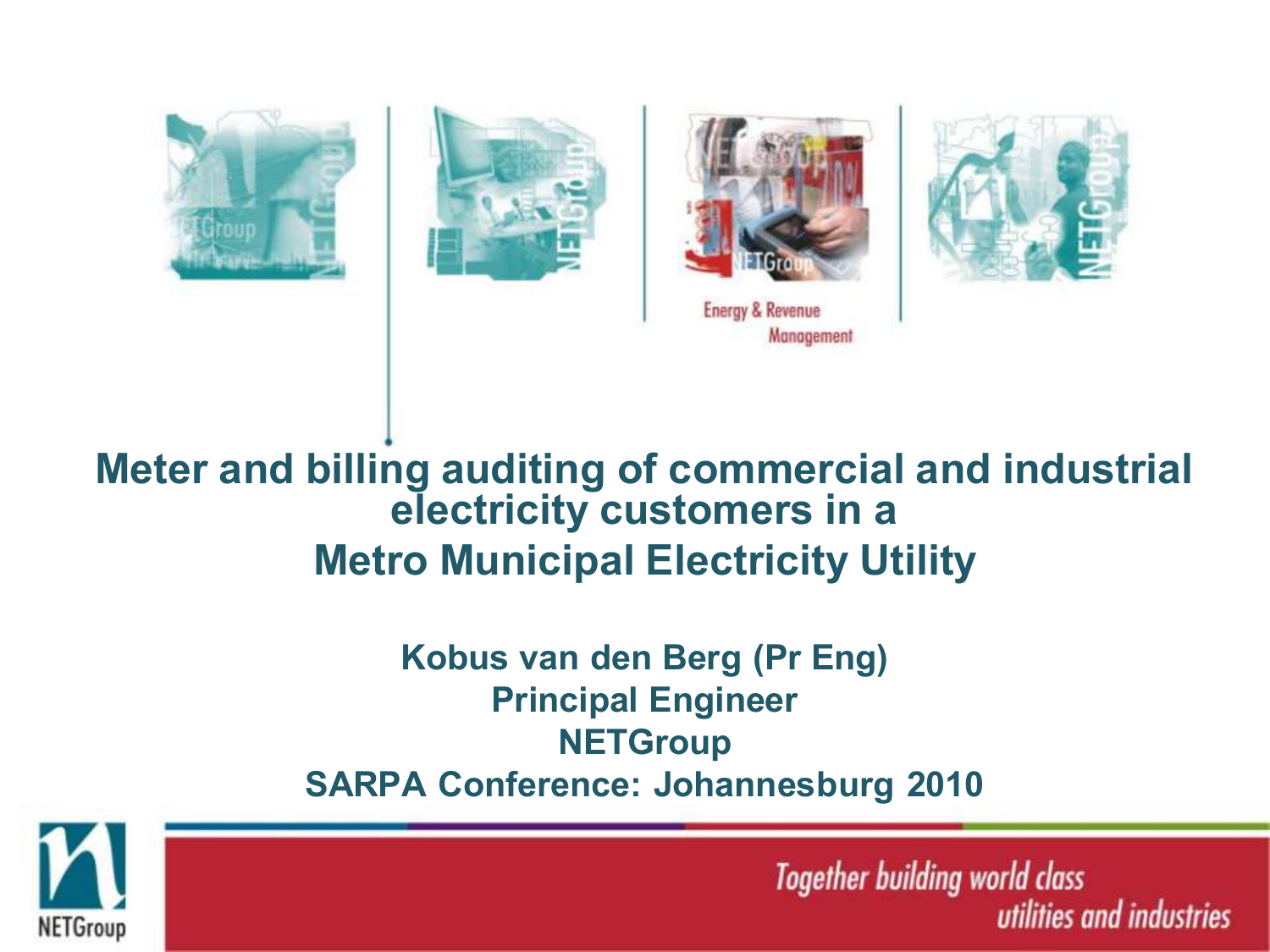**Earth** 

Distance: 1,150,800 km Radius: 6,378.1 km .<br>Apparent diameter: 37' 53.7"<br>Phase angle: 126.8°

> Follow Earth FOV: 22° 42' 10.0" (1.00×)

2010 Jul 29 21:57:38 STD

Real time

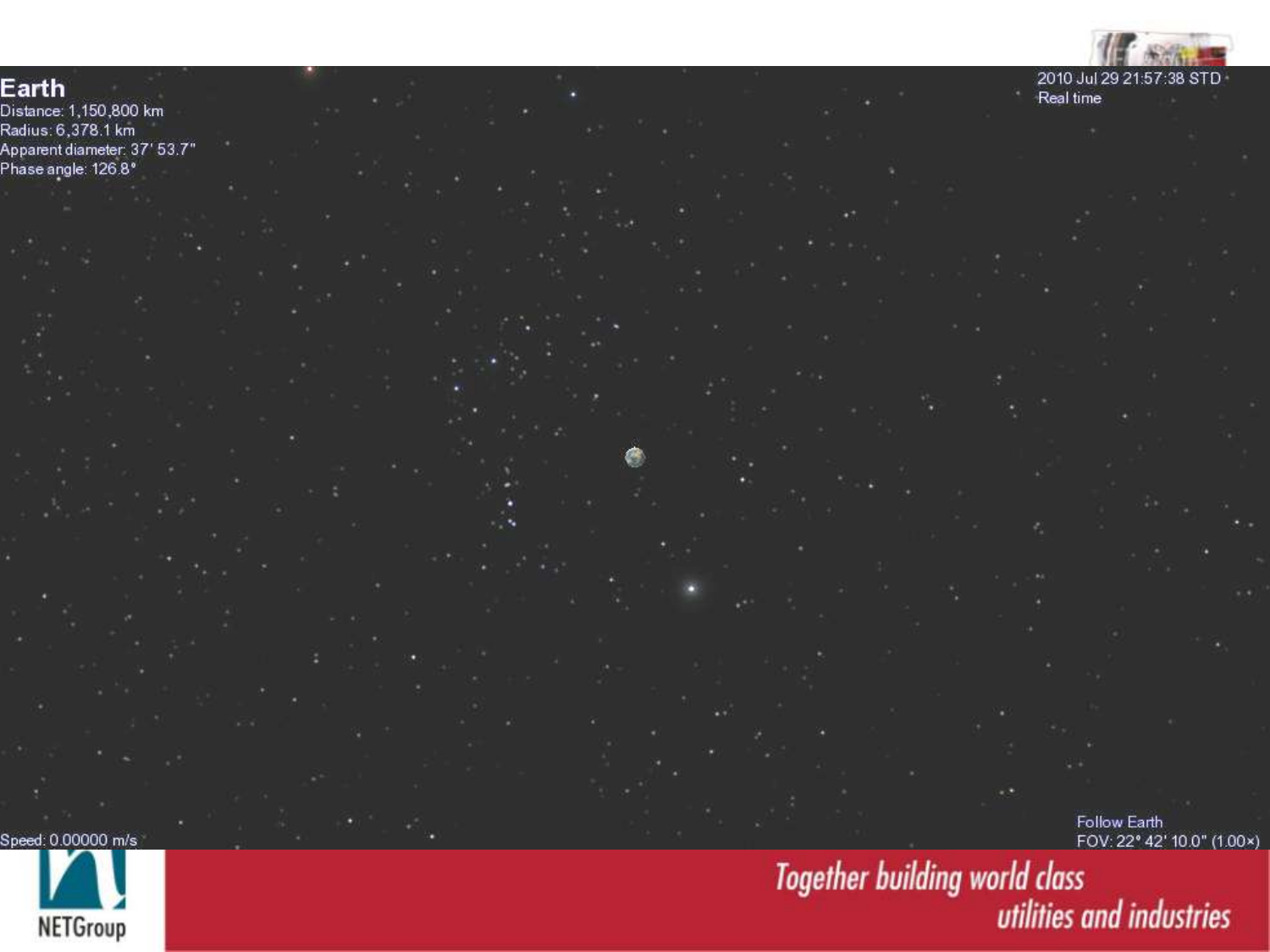#### From a distance….



From a distance the world looks blue and green, And the snow-capped mountains white. From a distance the ocean meets the stream. And the eagle takes to flight.

From a distance, there is harmony,

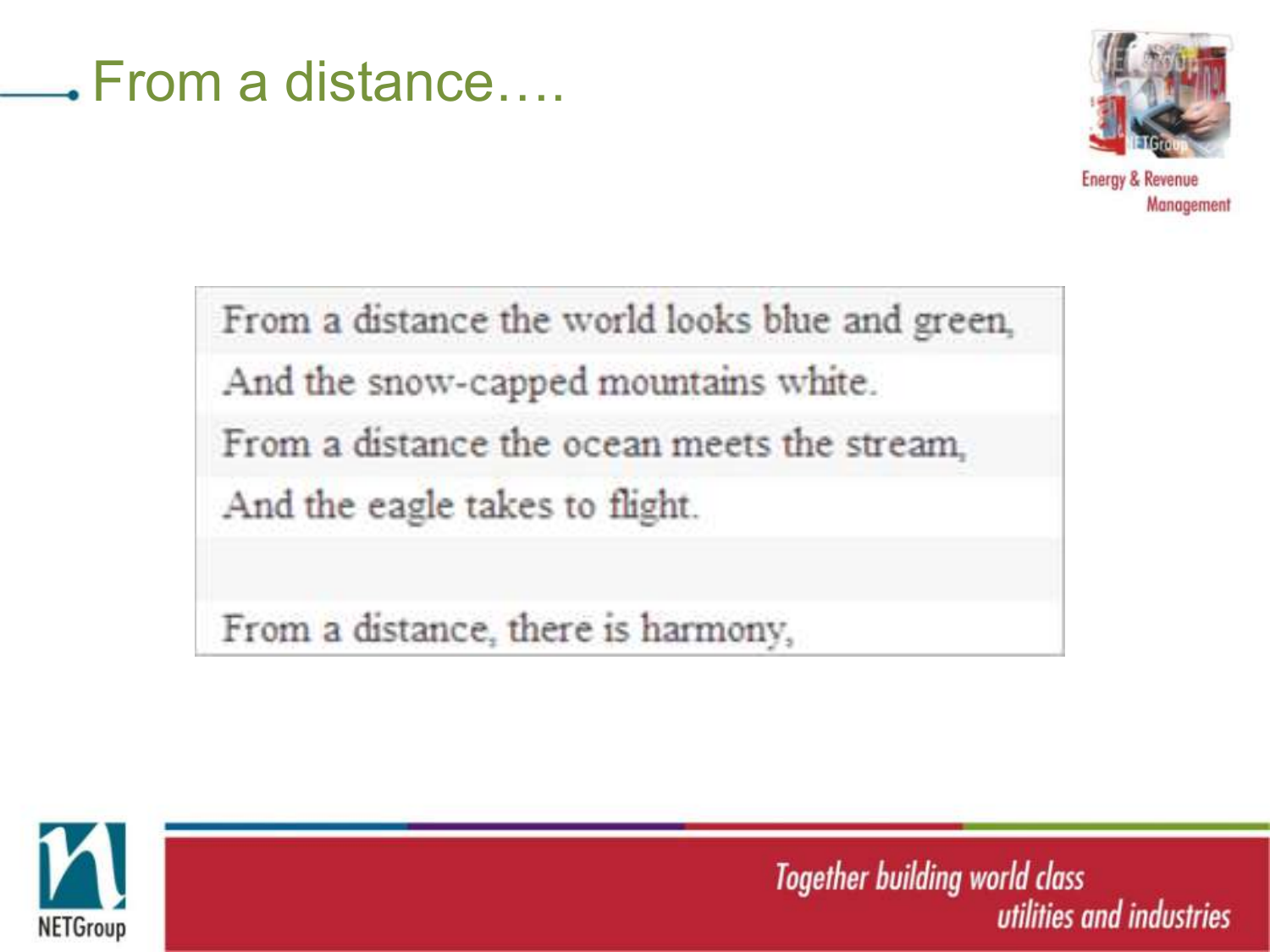**Earth** 

Distance: 31,112 km Radius: 6,378.1 km Apparent diameter: 19° 35' 25.7" Phase angle: 147.8°

Speed: 0.00000 m/s



Together building world class<br>utilities and industries

Follow Earth

FOV: 22° 42' 10.0" (1.00×)

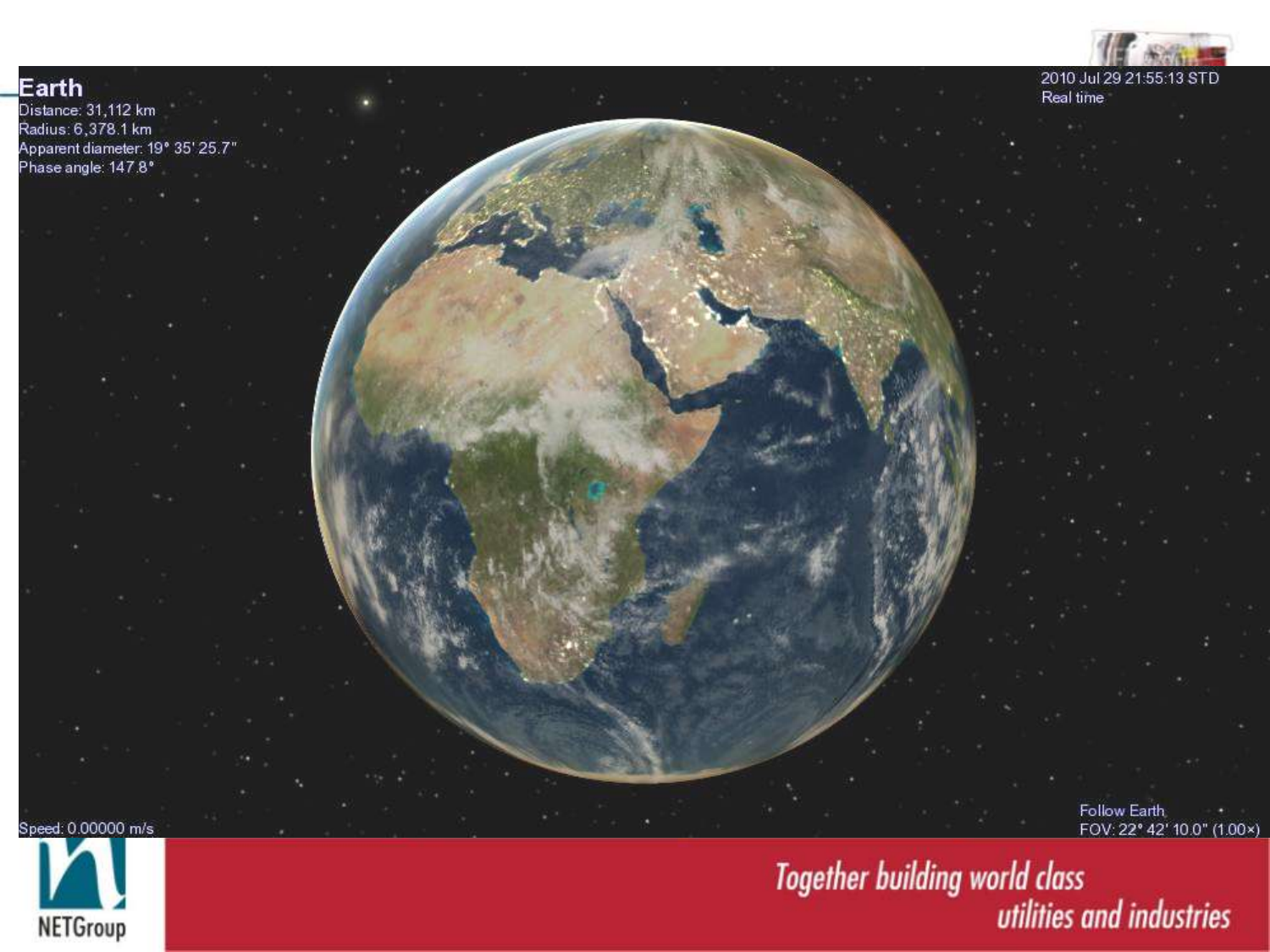





**Energy & Revenue** Management





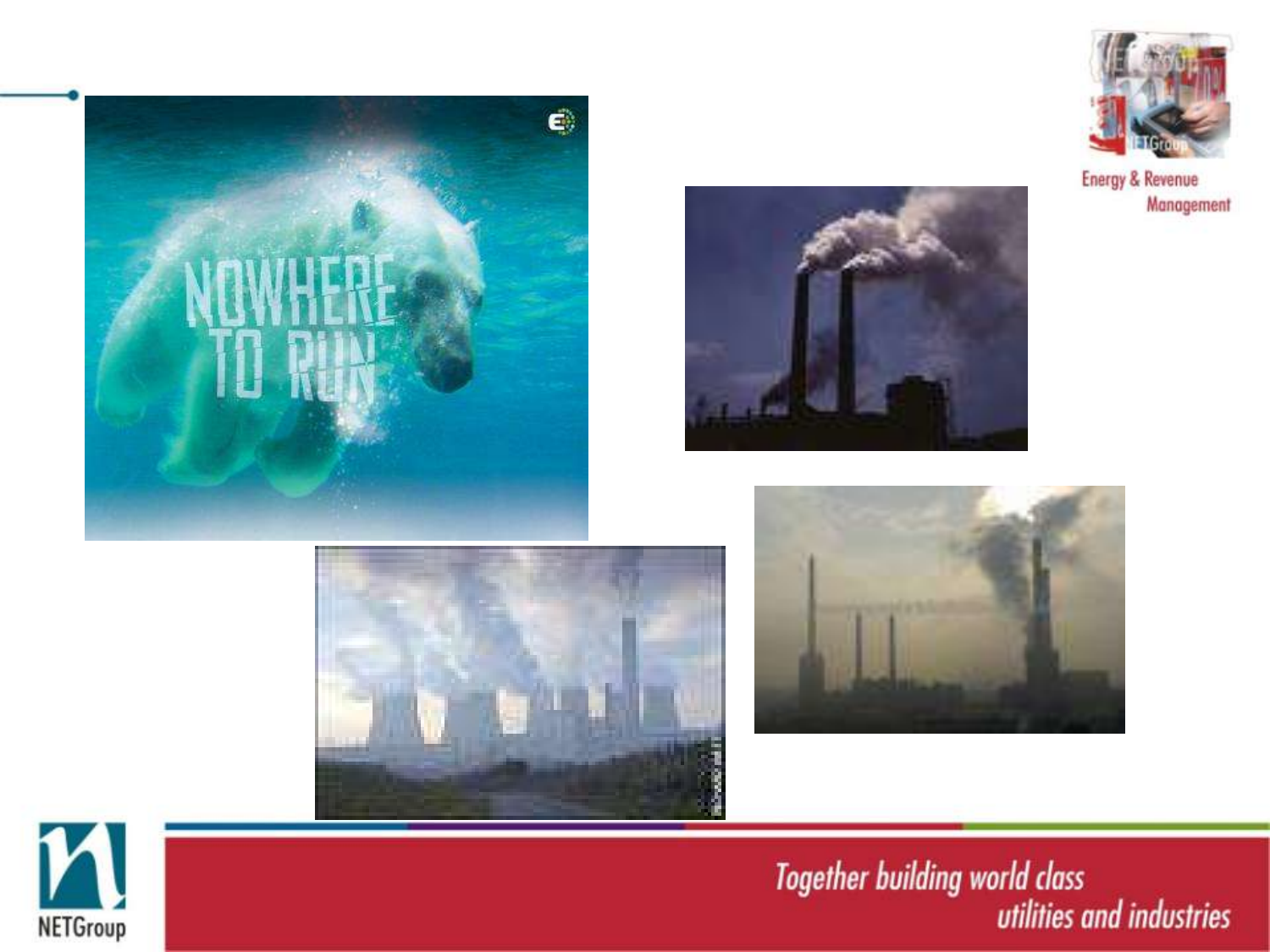#### Overview



- Introduction
- AMR the solution to all reading problems?
- Problem Statement
- Correction strategy
- Errors encountered in meter reading and billing
- Monitoring triggers
- Reading correction methods and process
- Codes of practices regarding correction methods
- Summary

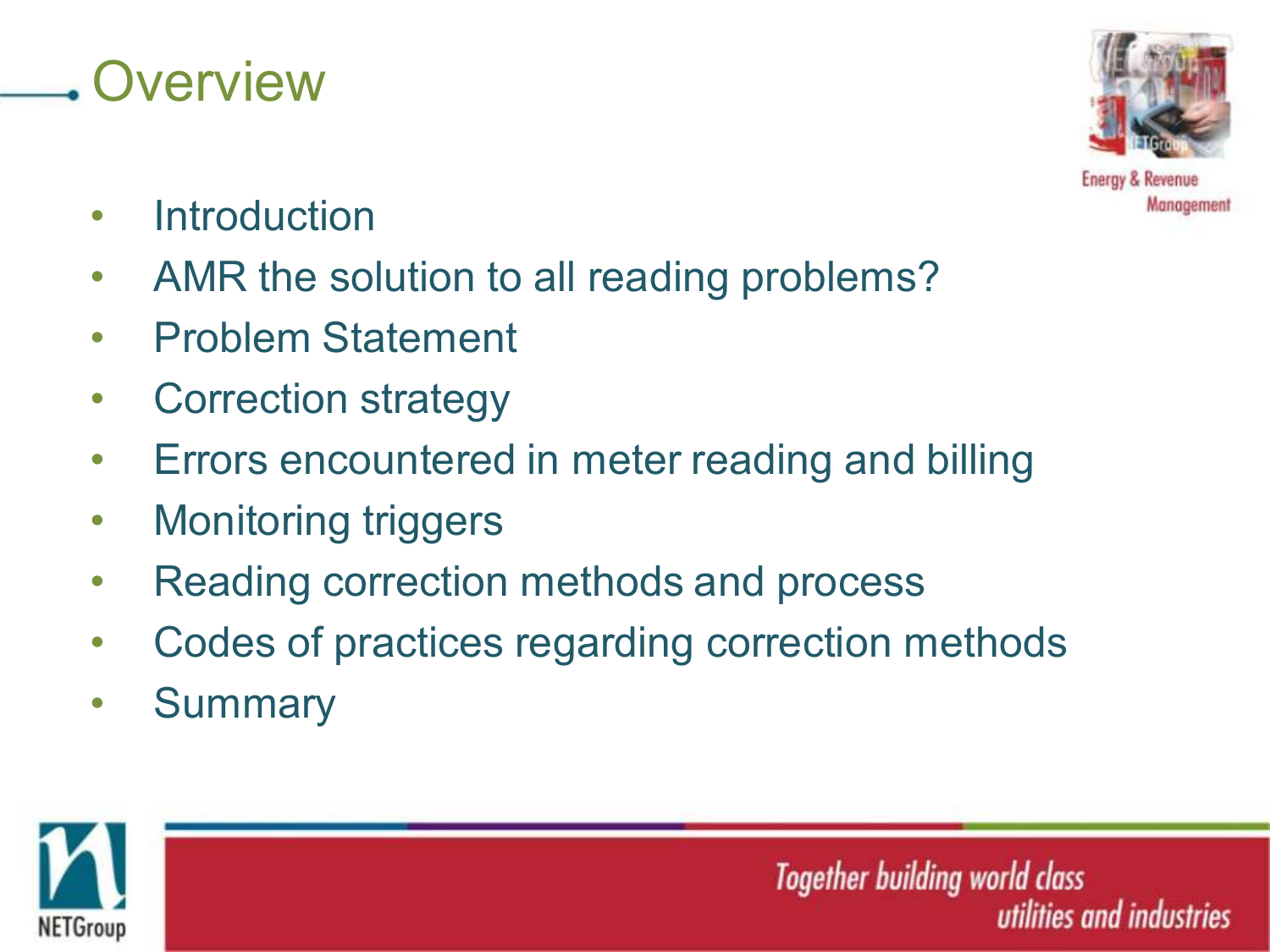#### . Introduction



- Revenue protection processes reduce losses
- Quality control processes
- Loopholes in the processes
- Large power users a small error major loss
- Highlight some of these problem areas
- Necessity to combine technical, financial and operational processes and skills.
- Silent killer from within was discovered
- Customers find it very difficult to obtain information

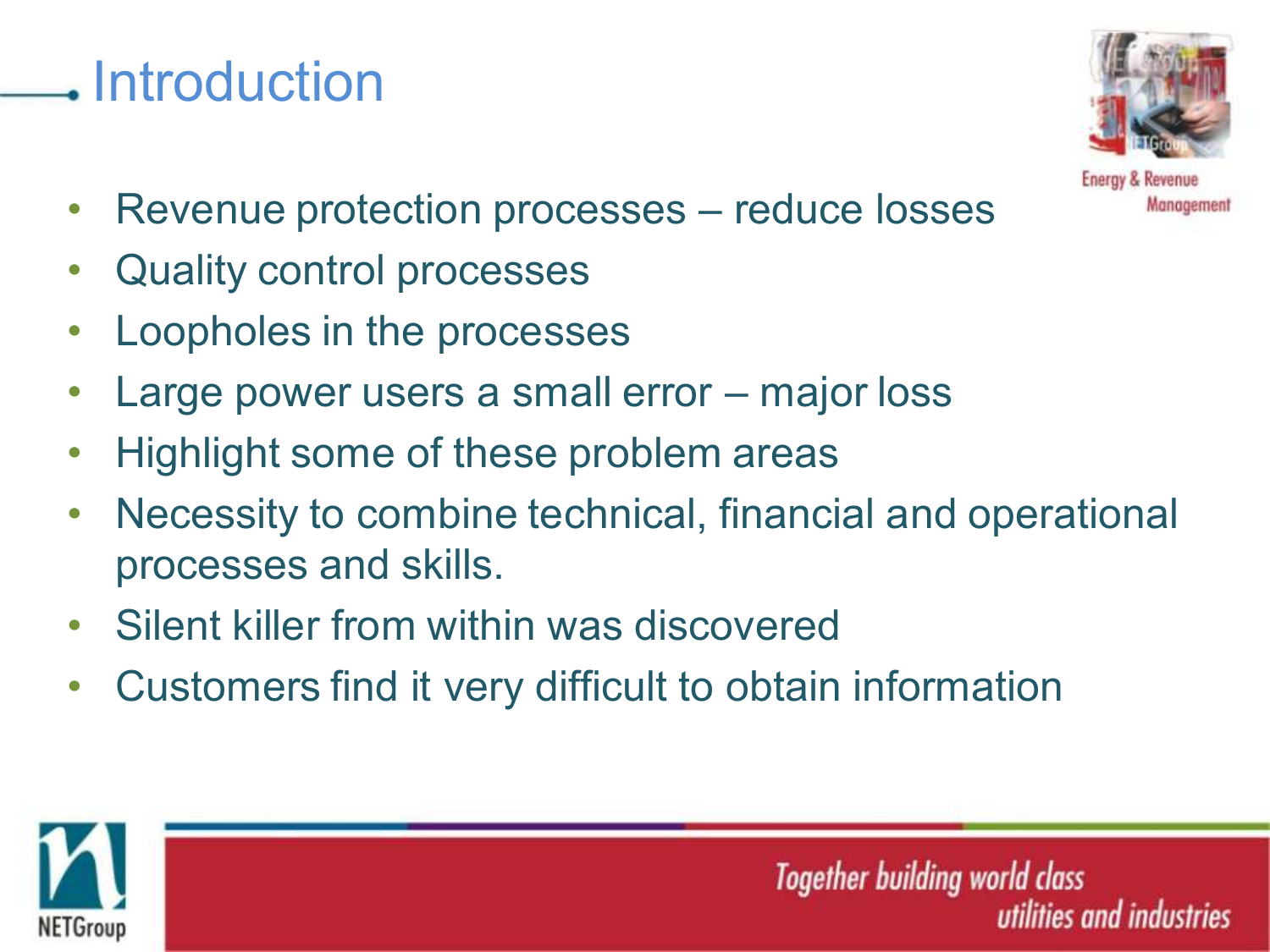## . AMR the solution to all reading problems



**Energy & Revenue** Management

- Solve all your metering and billing problems
- Timeous, 100% correct bills to all customers
- Very little human intervention
- Less chance for errors to creep in
- Customers pay their bills with a smile
- Right ???
- WRONG !!!!

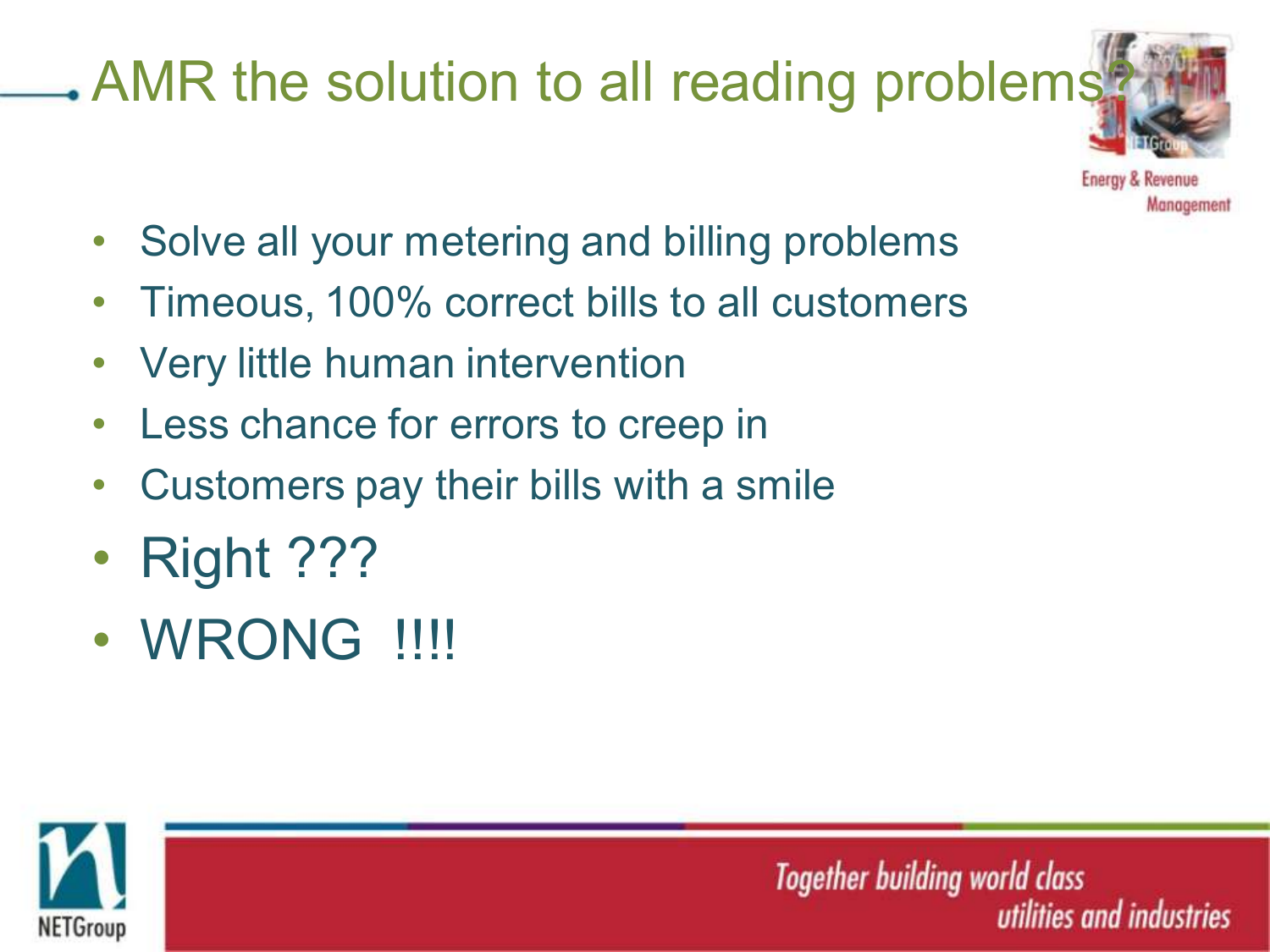### **Problem Statement**



- AMR electronic metering systems are not infallible nergy & Revenue Managemen
- Data bases are not necessarily reliable
- Billing systems bill what ever readings are submitted
- Electricity tariffs are not applied correctly
- Meters are not installed and maintained effectively
- Takes too much time before faults are corrected
- Very few overall quality management processes
- Metering and billing errors are costing utilities dearly in the bulk supply sector
- Customers are at the mercy of utilities

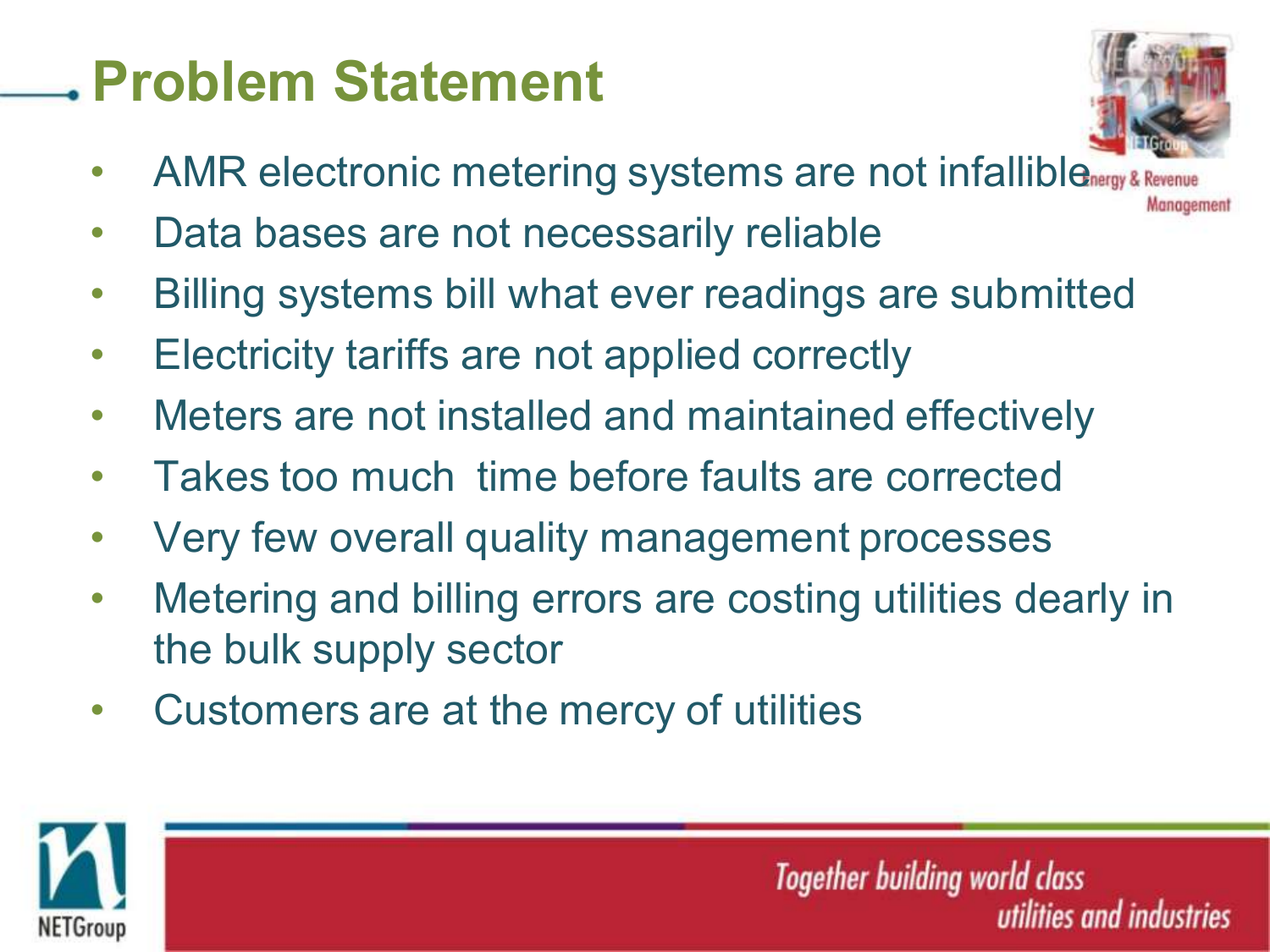## **Correction strategy**

- Identify the sources of possible revenue collection losses
- Design monitoring triggers to flag a problem
- Use appropriate analysis methodologies
- Use appropriated reading/ data correction methods
- Establish bill correction process.
- Effective quality control system in place
- Processes from the application to the monthly billing are effectively linked and data integrity maintained.
- Communicate with the customer to obtain his inputs and consent
- Ensure that a comprehensive over-all meter management process is in place
- Integrate technical, tariff and financial skills in the management team to ensure that the total problem is analyzed and corrected



**Together building world class** utilities and industries



Management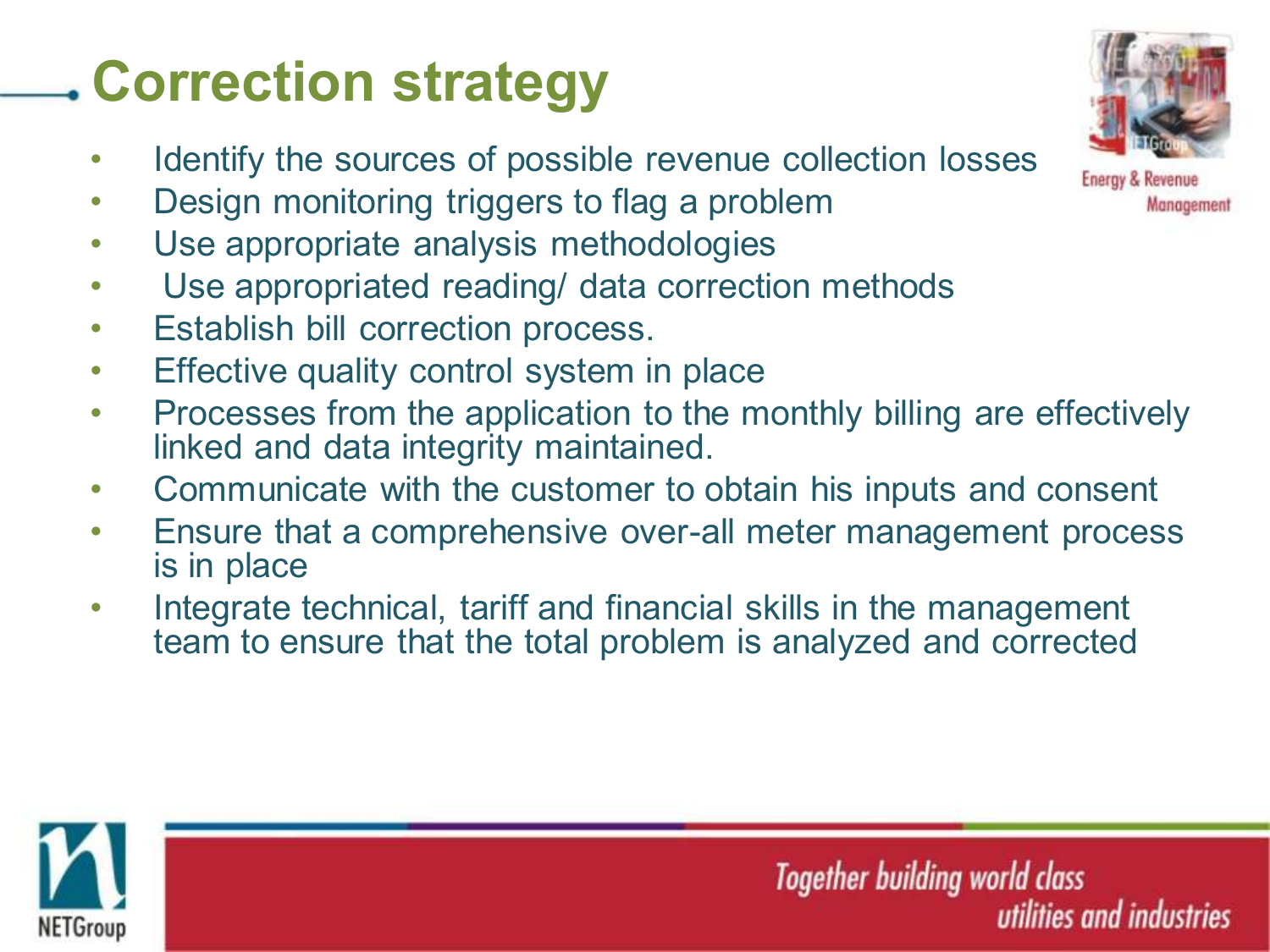#### **Errors encountered in meter reading and billing processes**



Energy & Revenue Management

- Metering or reading errors
- Gaps in data and bills
- Meter time change spikes
- Communication errors
- Tariffs incorrect
- Meter installation incorrect
- VT/CT failures
- Billing components incorrect

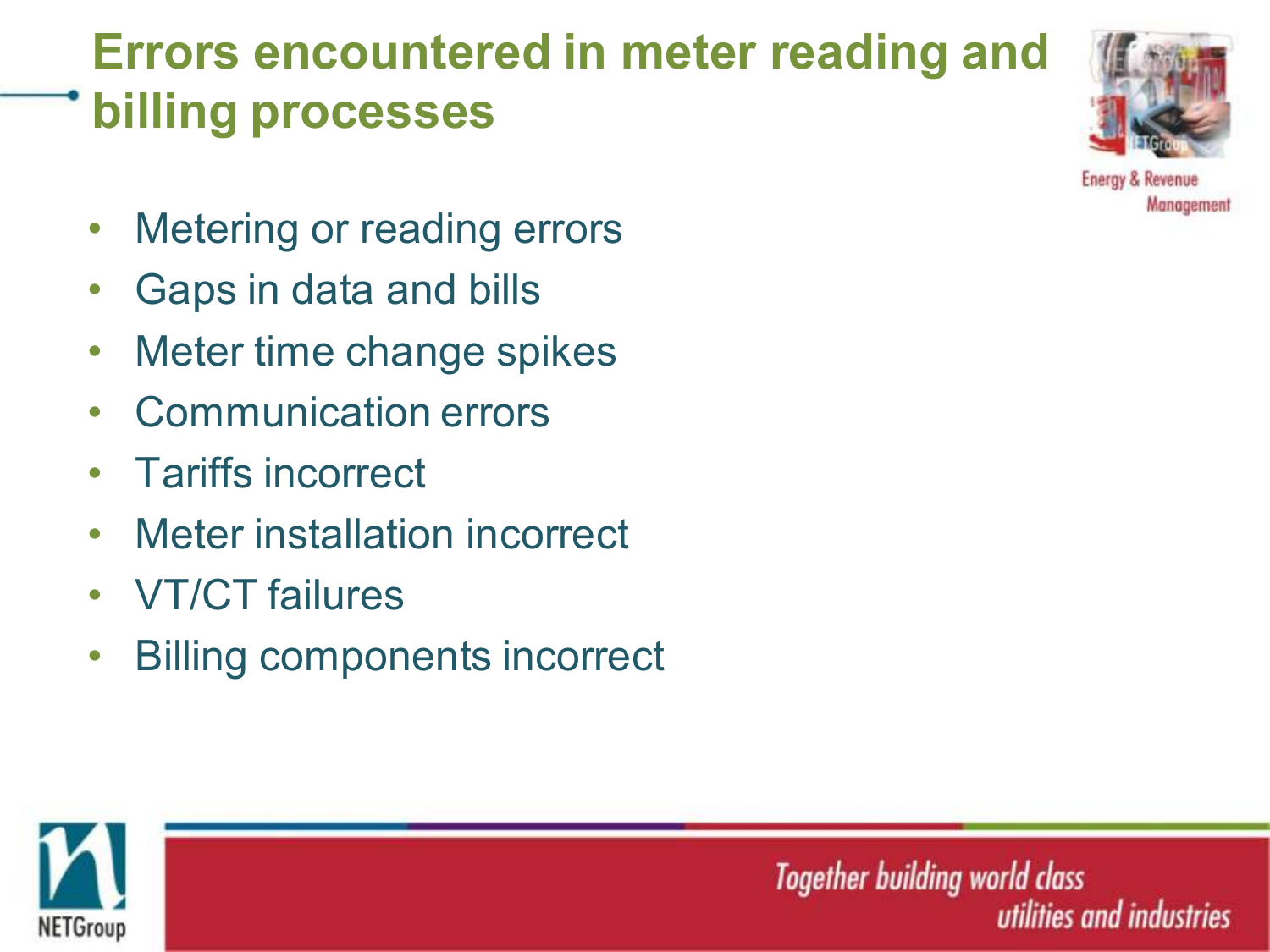# Gaps in Billing / Transactions missing



**Energy & Revenue** Management



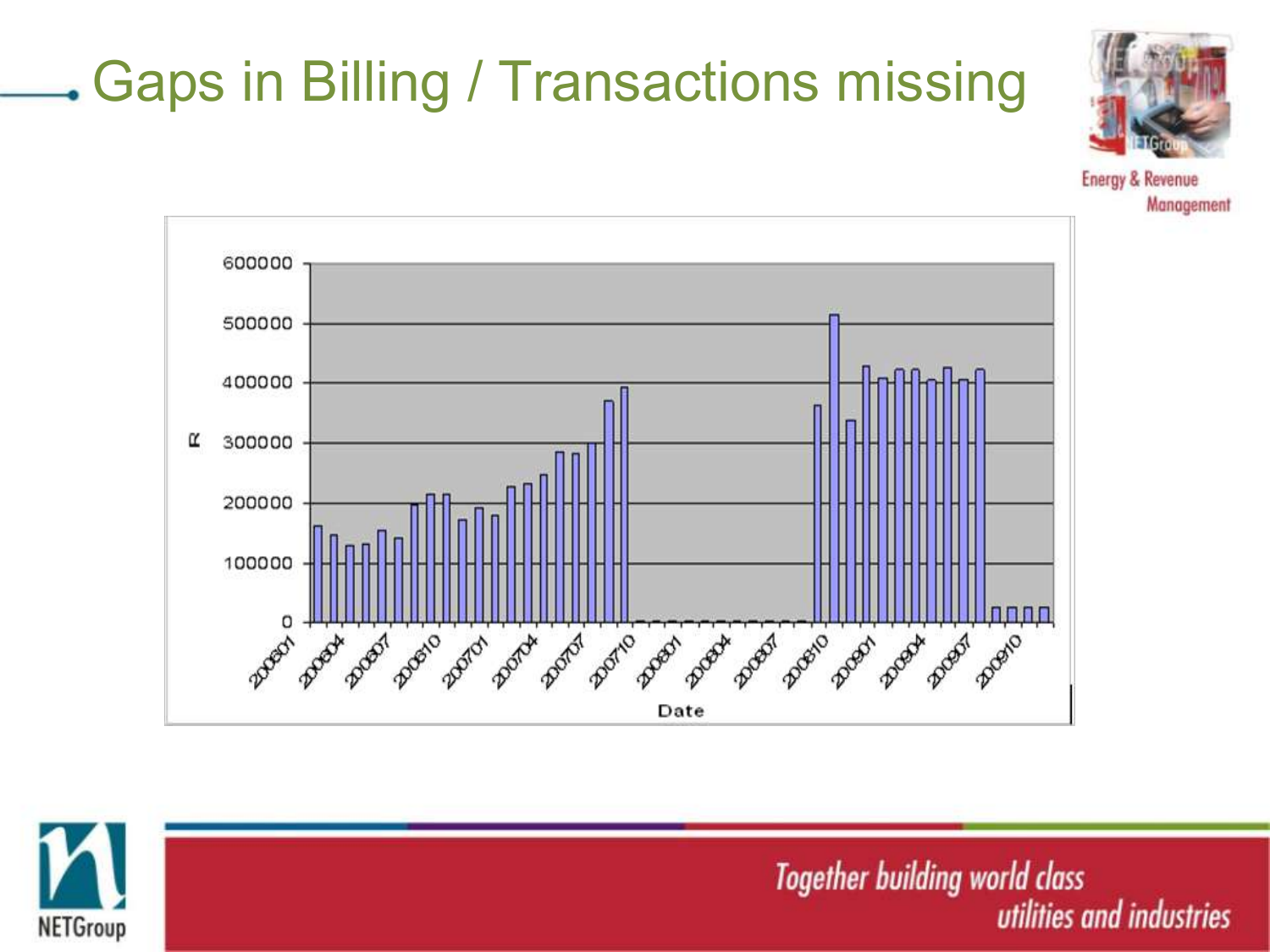## Missing readings/ meter failure







**Together building world class** utilities and industries



**Energy & Revenue** Management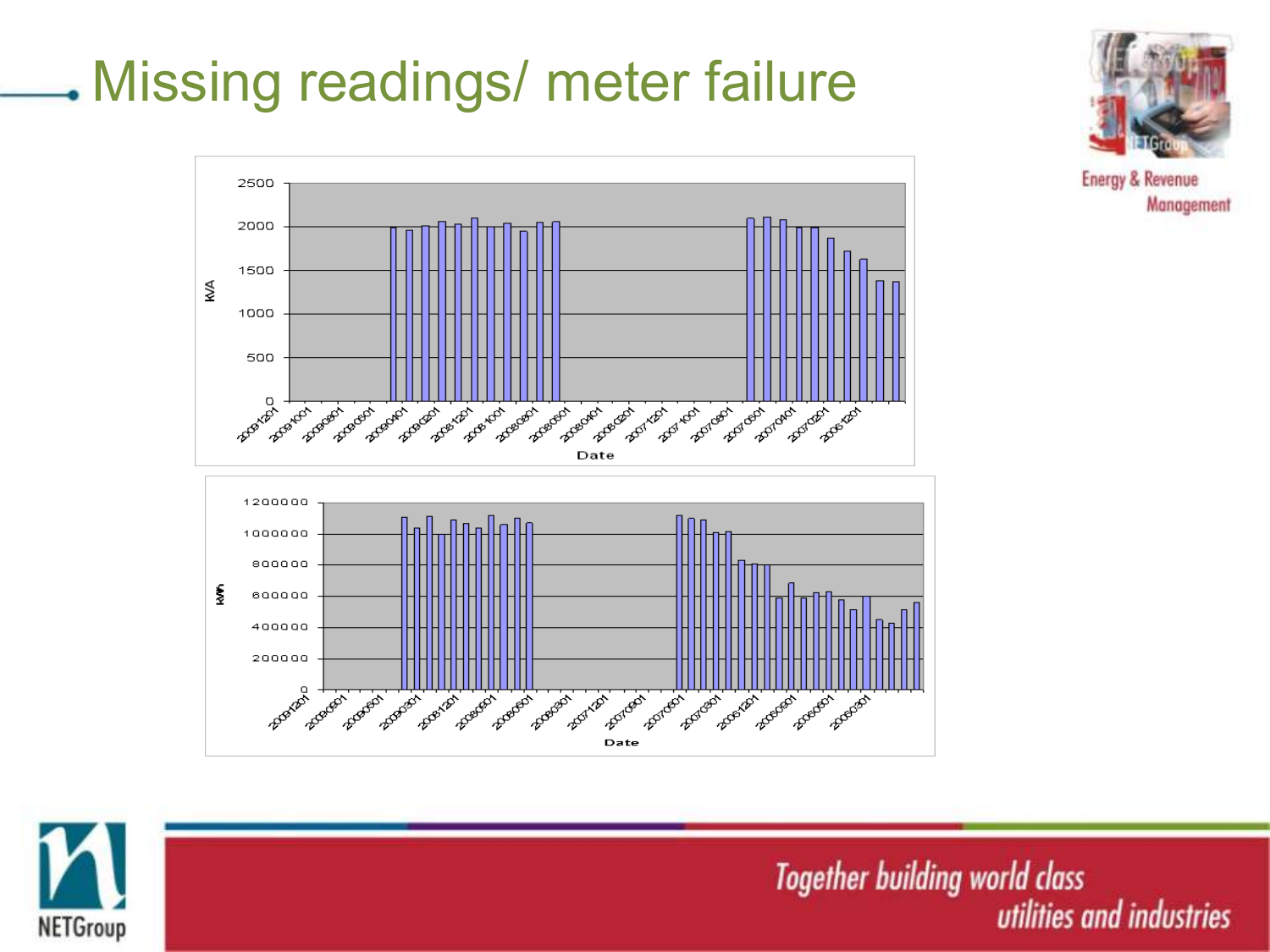### Gap in readings for 3,5 days



**Energy & Revenue** Management



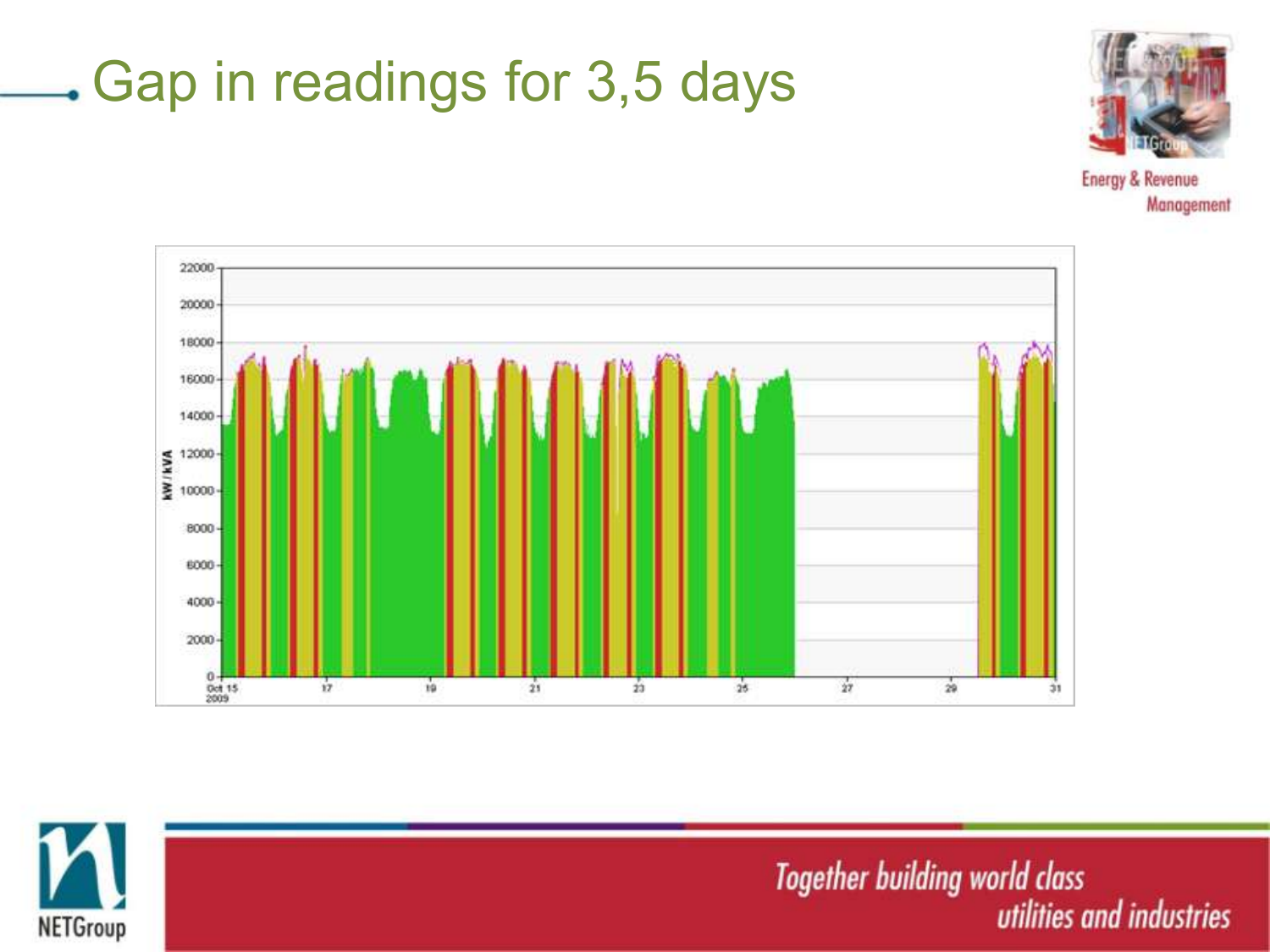## **Monitoring triggers**

- Customer complaints
- Bill transaction trend anomalies
- Reading trend anomalies
- Profile disturbances
- Missing 1/2h data, gaps in data
- Power factor
- Load factor
- Incorrect phasor diagram
- Meter is changed
- Tariff changes
- Peer group comparisons



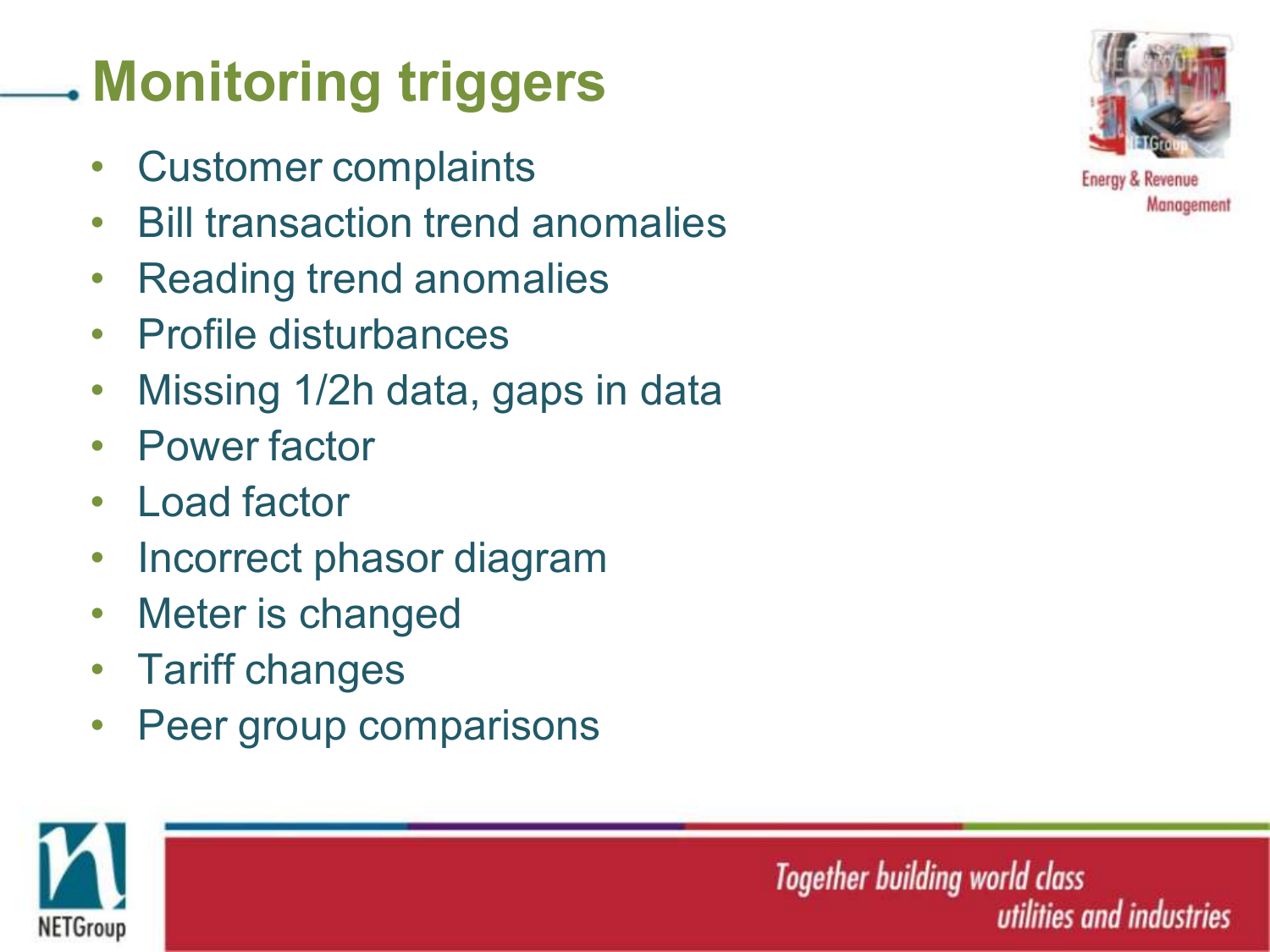### Quality control





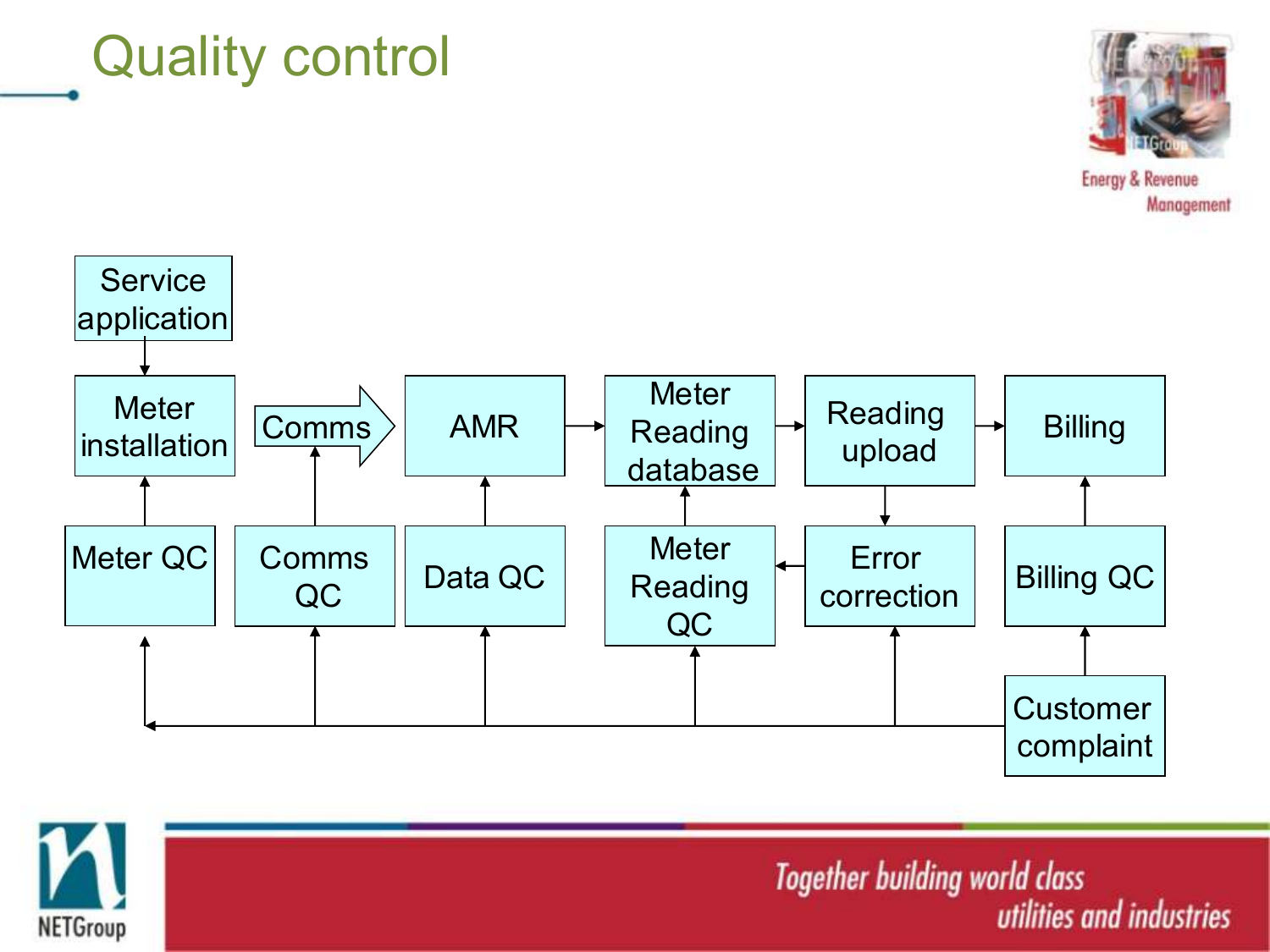#### VT/ CT Ratio Errors



**Energy & Revenue** 



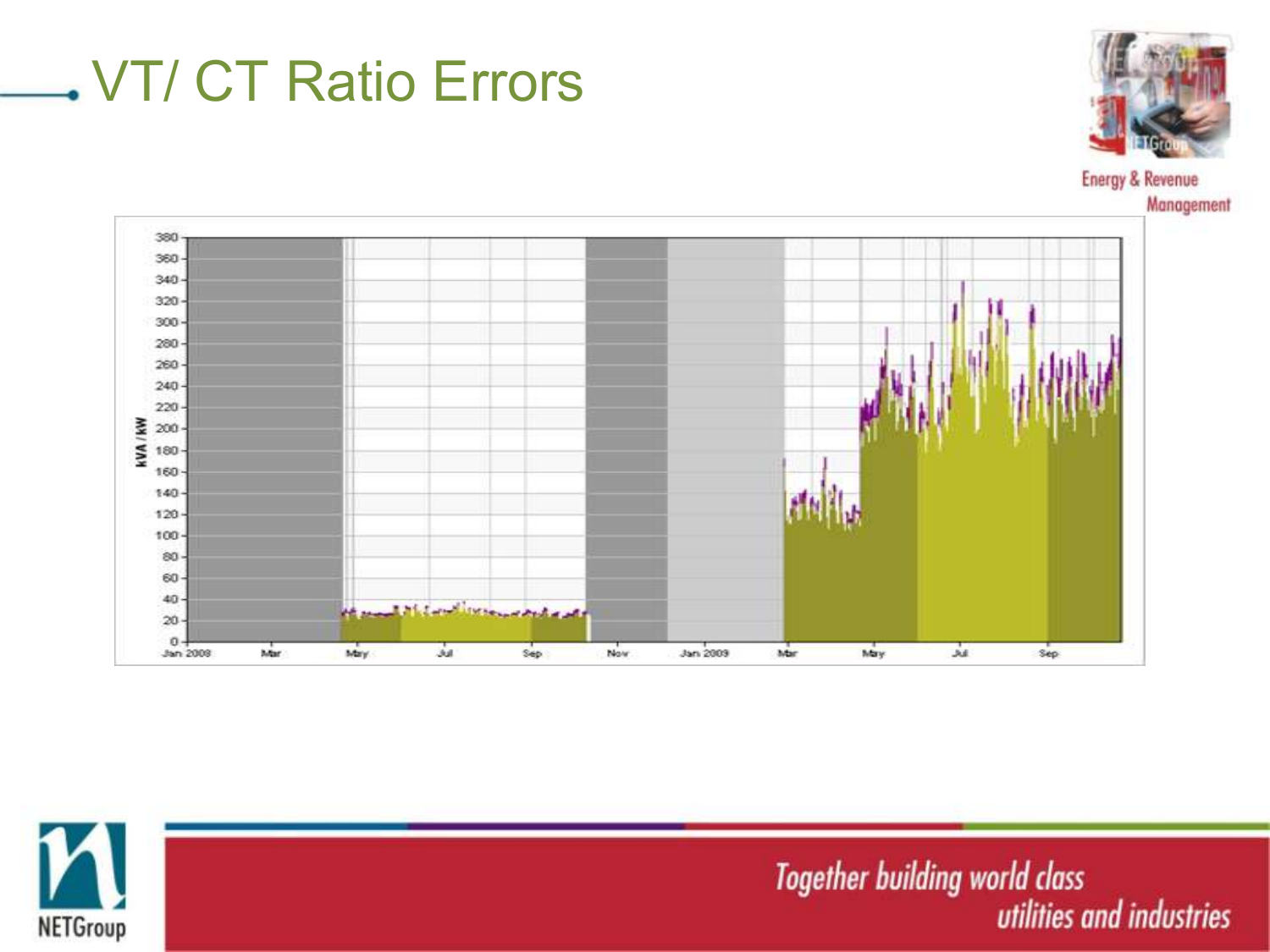### Reading anomalies





**Together building world class** utilities and industries



**Energy & Revenue** Management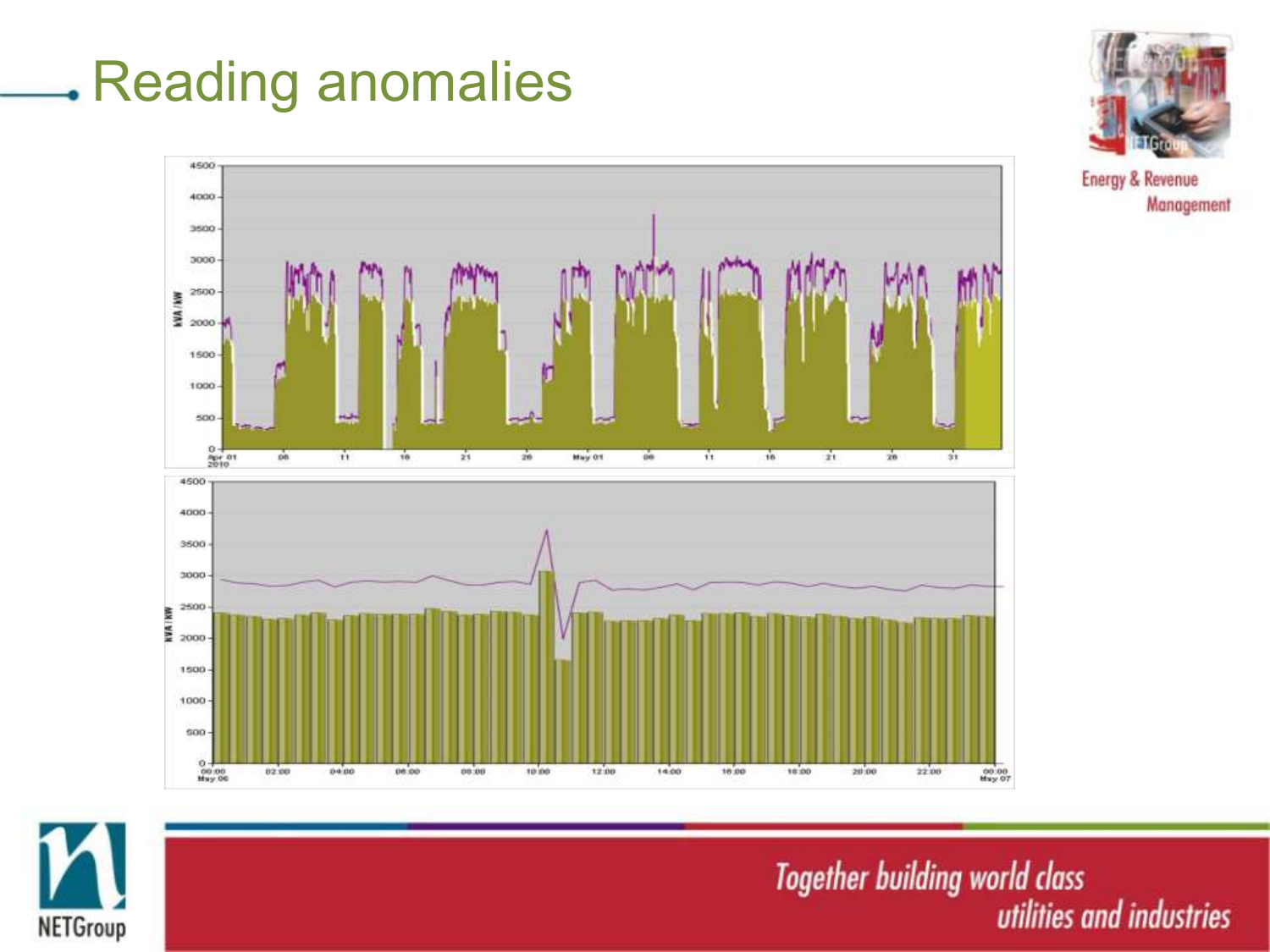#### Phasor diagram problems



 $\pmb{0}$ 



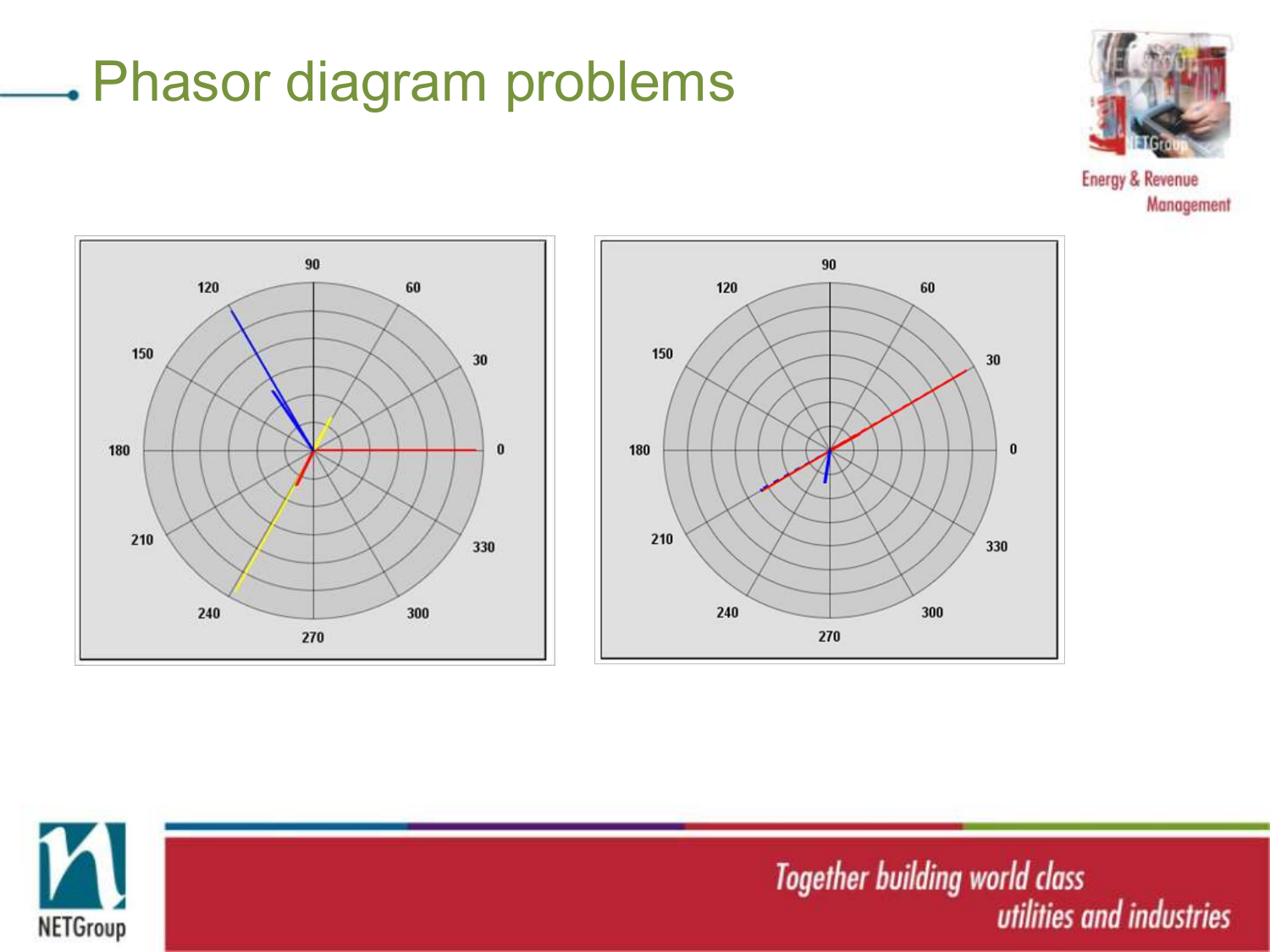### Warning signs by AMR system





**Energy & Revenue** Management



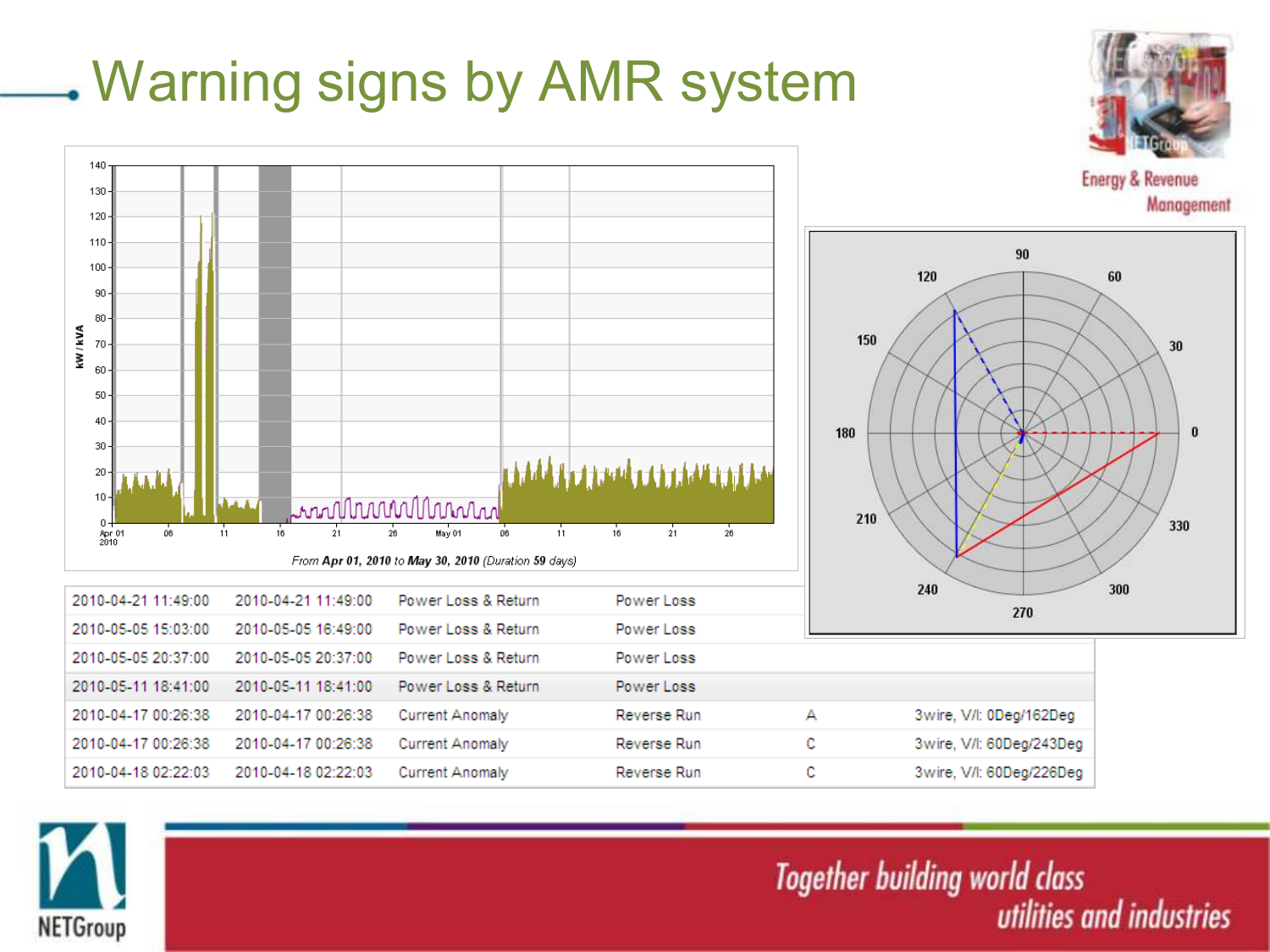#### **Reading correction methods and processes**



- Legislation, standards and code of practices in South Africa is fairly silent on corrective processes and algorithms
- In typical municipal bylaws historical data of three months before, three months after the problem period as well as the same period in the previous year is recommended
- Above-mentioned process not always fair

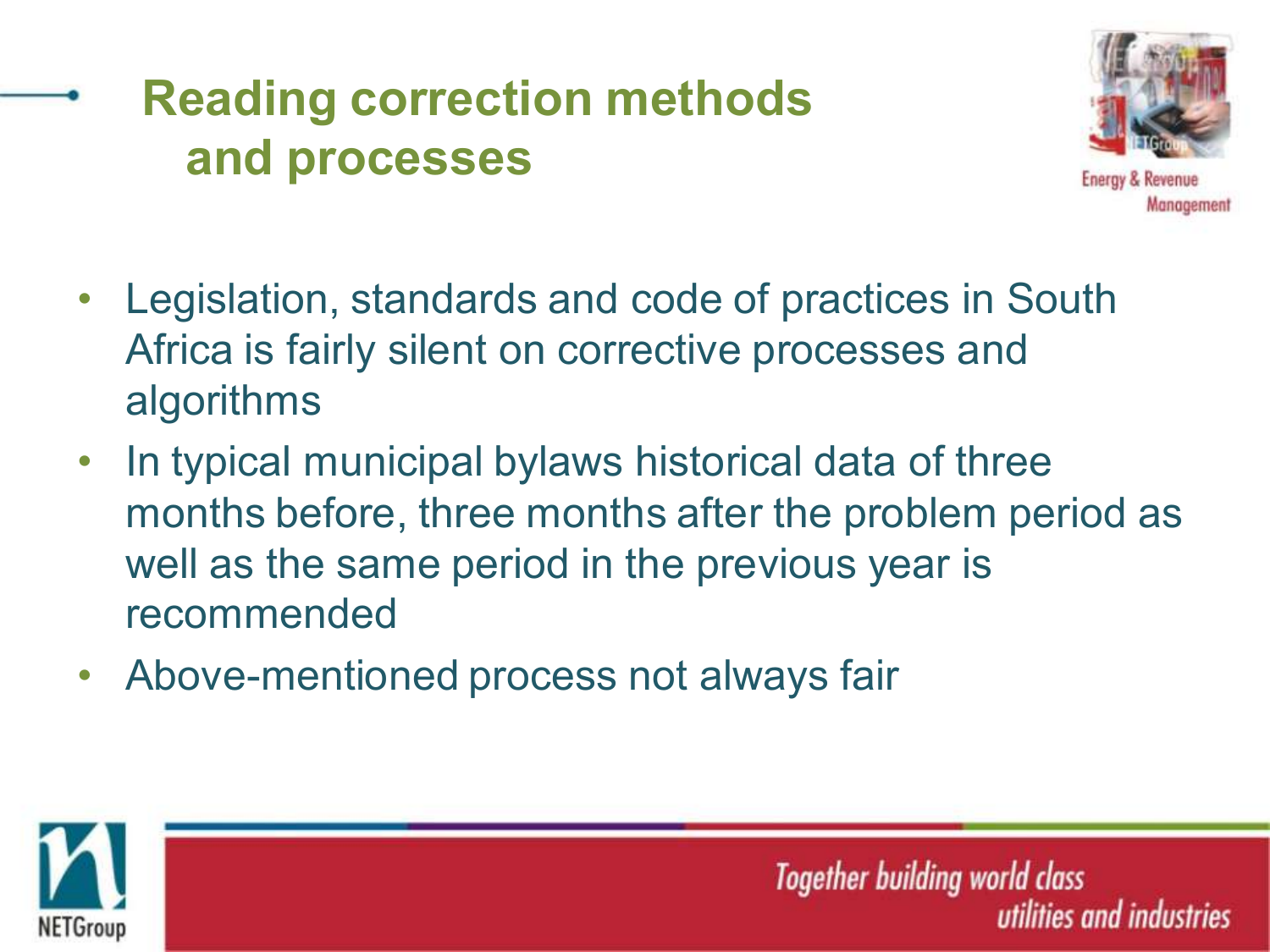### Overriding rules



- Be fair in the process
- Involve the customer and the utility in the process
- Allow customer to involve an external consultant if required
- Compile a detailed report (technical as well as financial)

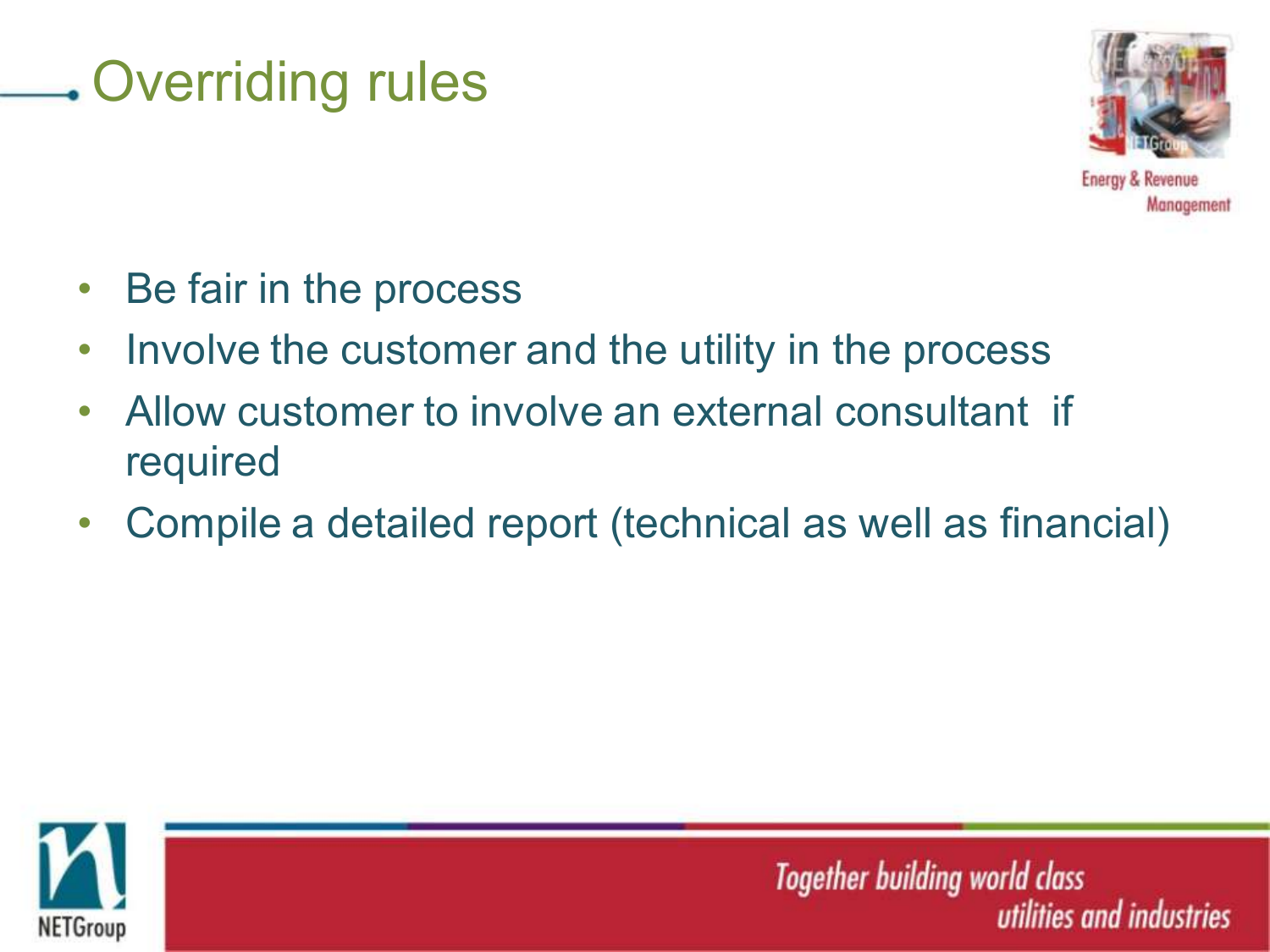#### Sources of data for correction

- Historic billing system data
- Historic data from AMR system
- Meter commissioning sheets
- Feedback from Metering section
- Feedback from AMR operator
- Feedback from financial sections
- Meter reading management database
- Data from fault logging system
- Information from customer



**Energy & Revenue** Management

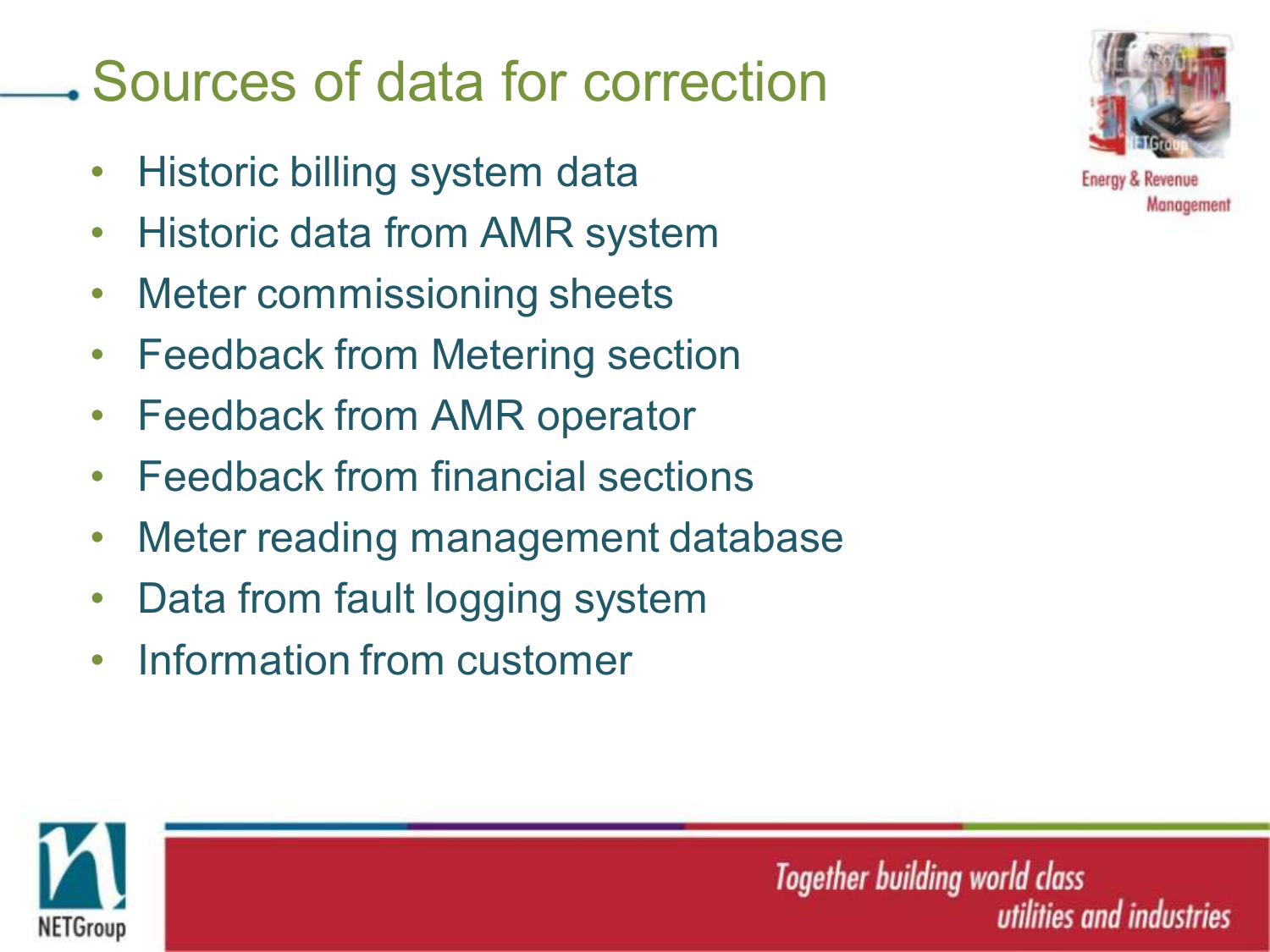## **Correction techniques used**



- **Energy & Revenue** Management
- Averages of long term consumption as well as three month consumption data as prescribed in bylaws
- Averages over a few years for example for December
- Raw data to correct short term gaps and recalculation of trends and hourly consumption
- Regression methods
- Multiplication factor (VT and CT errors)
- Cost and reading correction graphs
- Compile a detailed report to explain the interaction between technical financial and customer related issues

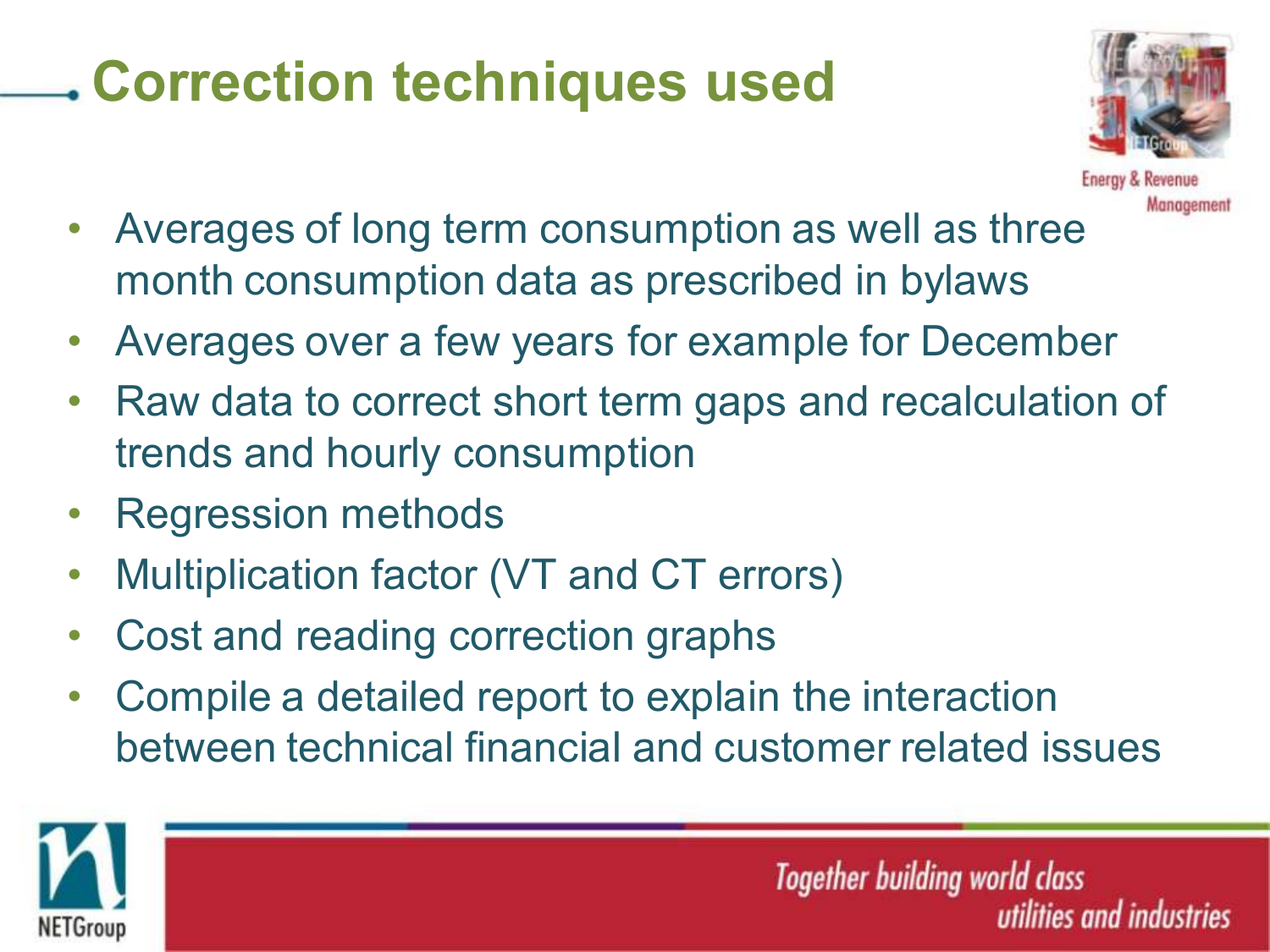#### **Codes of practices regarding correction methods**



- Electricity Regulation Act 4 of 2006 silent
- Municipal Bylaws
- NRS 057 (Code of Practice for Metering)
- NRS 047 (Code of Practice for Quality of Service)
- NRS 055 (Code of practice for Revenue Protection) is currently silent on data correction methods
- NRS 071 (AMR systems)

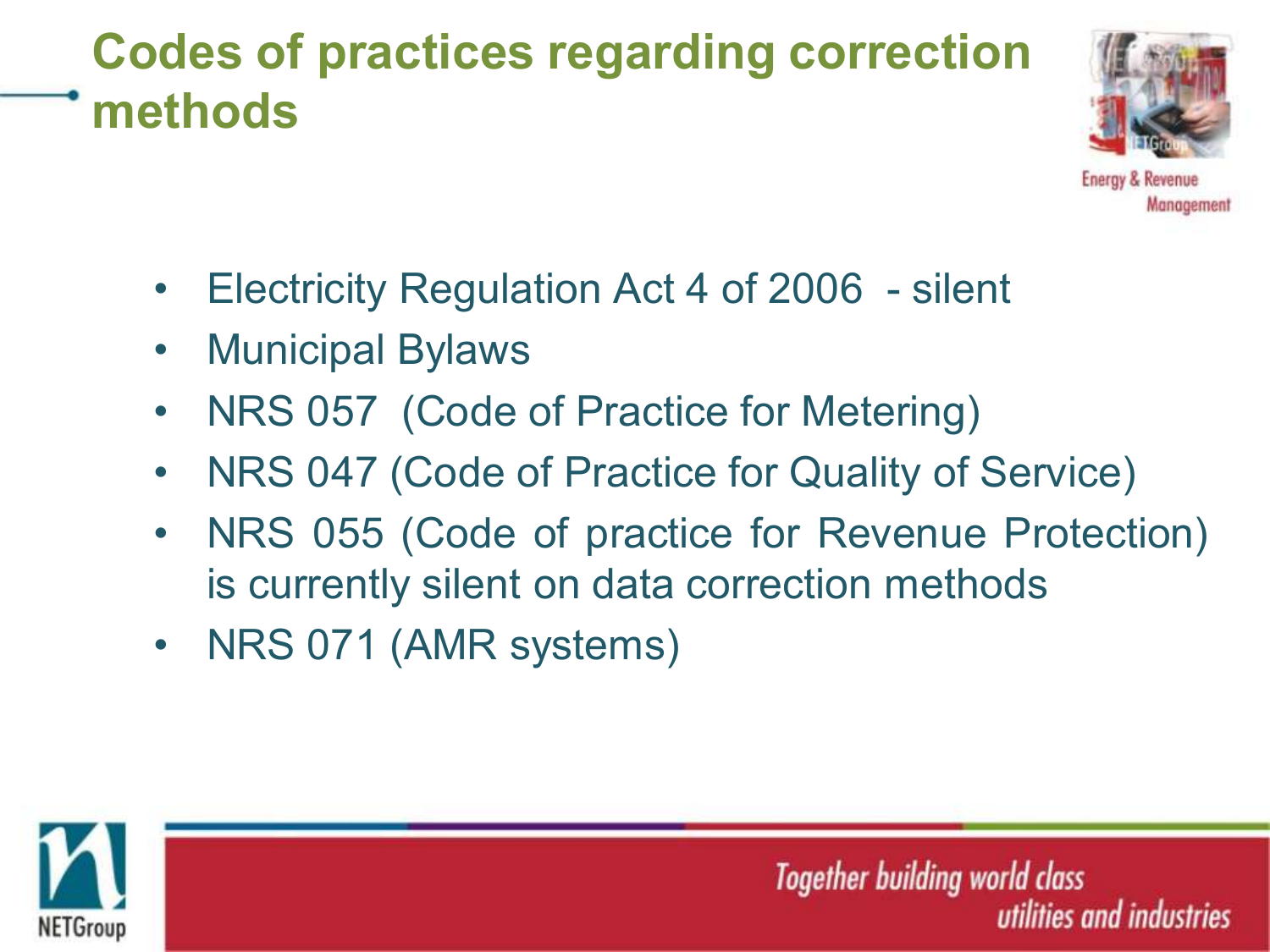#### NRS 057

• *Data checks:*



**Energy & Revenue** 

- All raw meter data shall be checked for validity at regular intervals or *neat at a frequency that will allow a further interrogation of the meter (or both) before the data is overwritten within the meter and before this data can be used for any purpose.*
- *Validity checks shall include the following, as a minimum:*
- *a) checks for missing data;*
- *b) checks for invalid dates and times;*
- *c) checks of zero consumption levels;*
- *d) comparisons with standard or previous consumption patterns;*
- *e) checks of the sum of demand values against the register advance; and*
- *f) investigations of any meter error codes.*

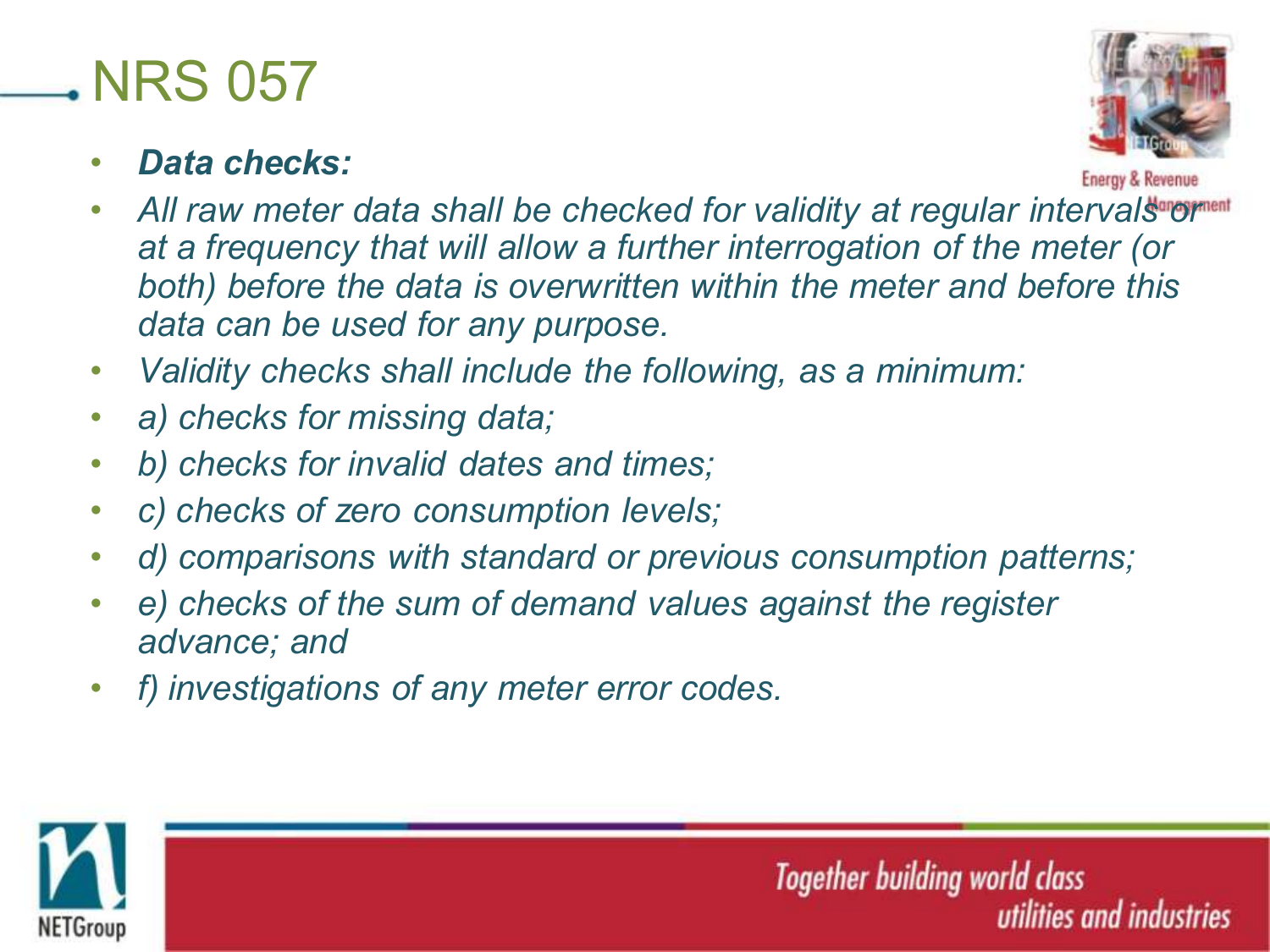### NRS 047 Quality of Service

• *Estimated energy consumption*



**Energy & Revenue** Management

• *In cases where it is necessary to estimate electricity consumption for a particular period, the method of estimation shall be based on historical data or, in the absence of such data, on a method agreed upon between the customer and the licensee.*

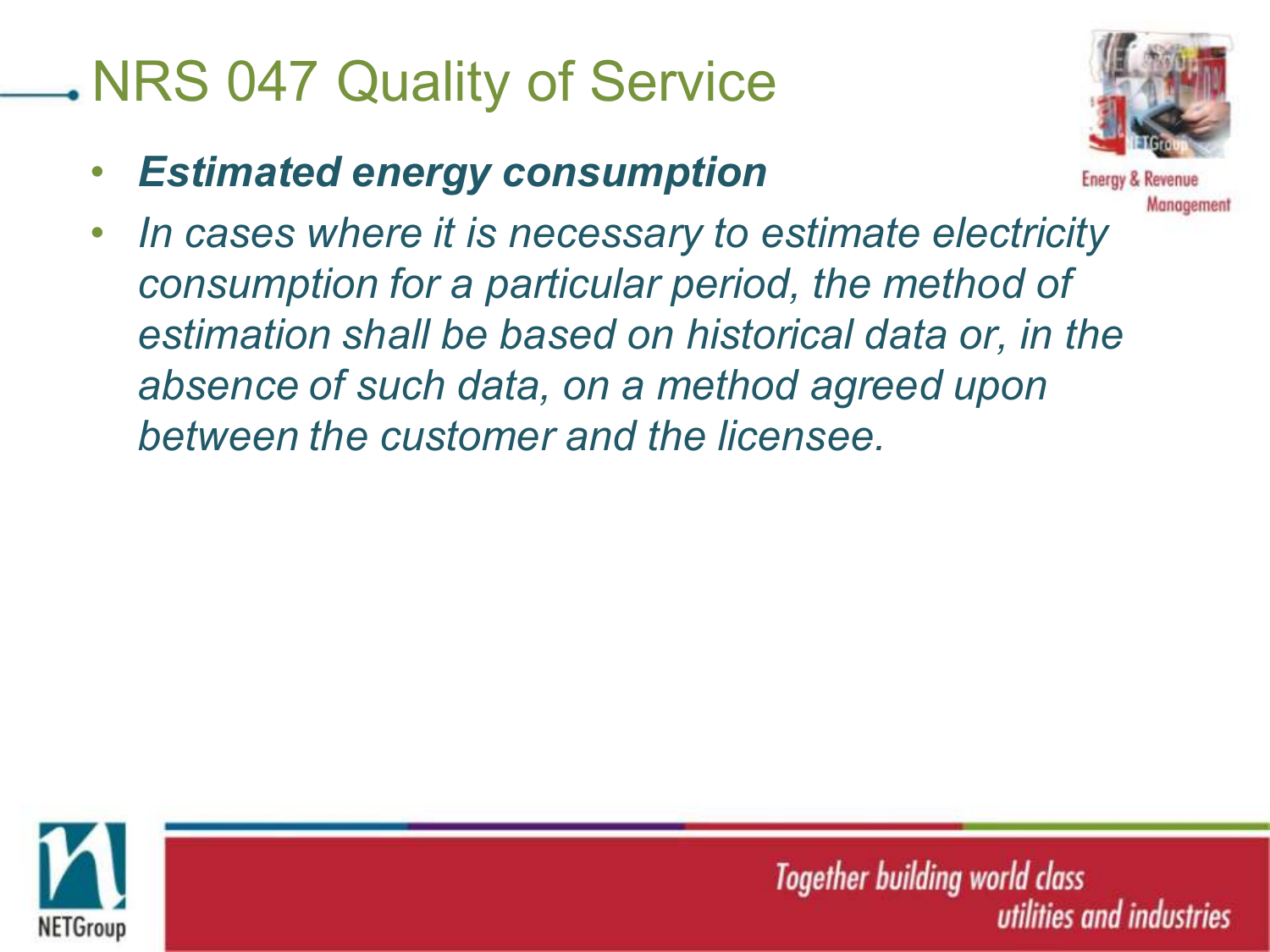### Summary



- **Technology can be of great assistance but good** Management **management practices are required**
- **Loss of skills is costing utilities and customer**
- **Appoint a dedicated team (internal or contractual) to supervise and manage all metering related activities**
- **Supporting quality and supporting processes are essential**
- **Set up trigger mechanisms to identify and report any failure in the metering and billing system**
- **Correct the incorrect readings and bills as swiftly as possible**

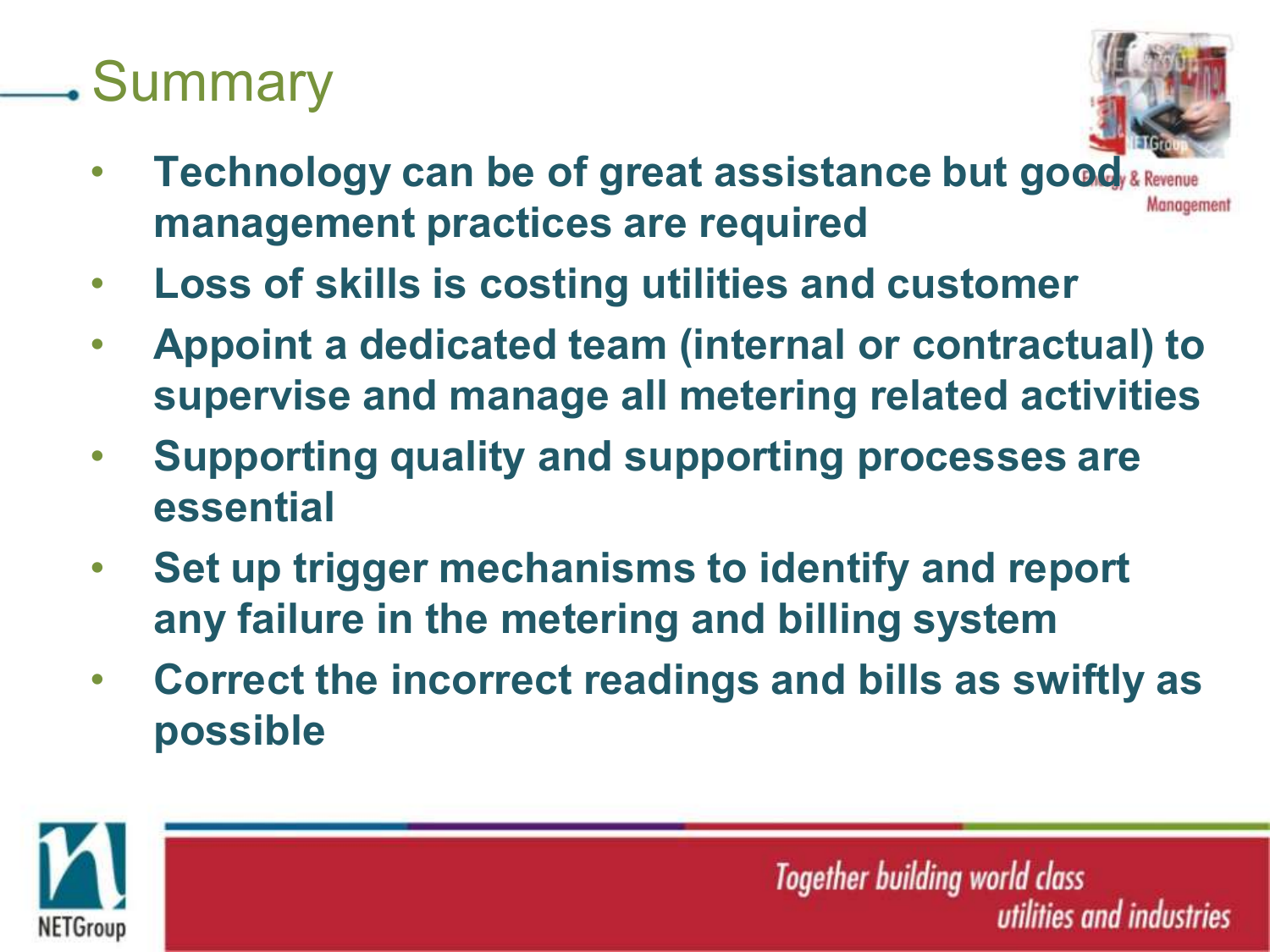#### Summary



- **Involve the customer throughout the process**
- Management
- **Be fair towards he customer and utility.**
- **Ensure that the AMR system used, collect all relevant meter reading and technical information from meters to assist with meter management and use this information effectively**

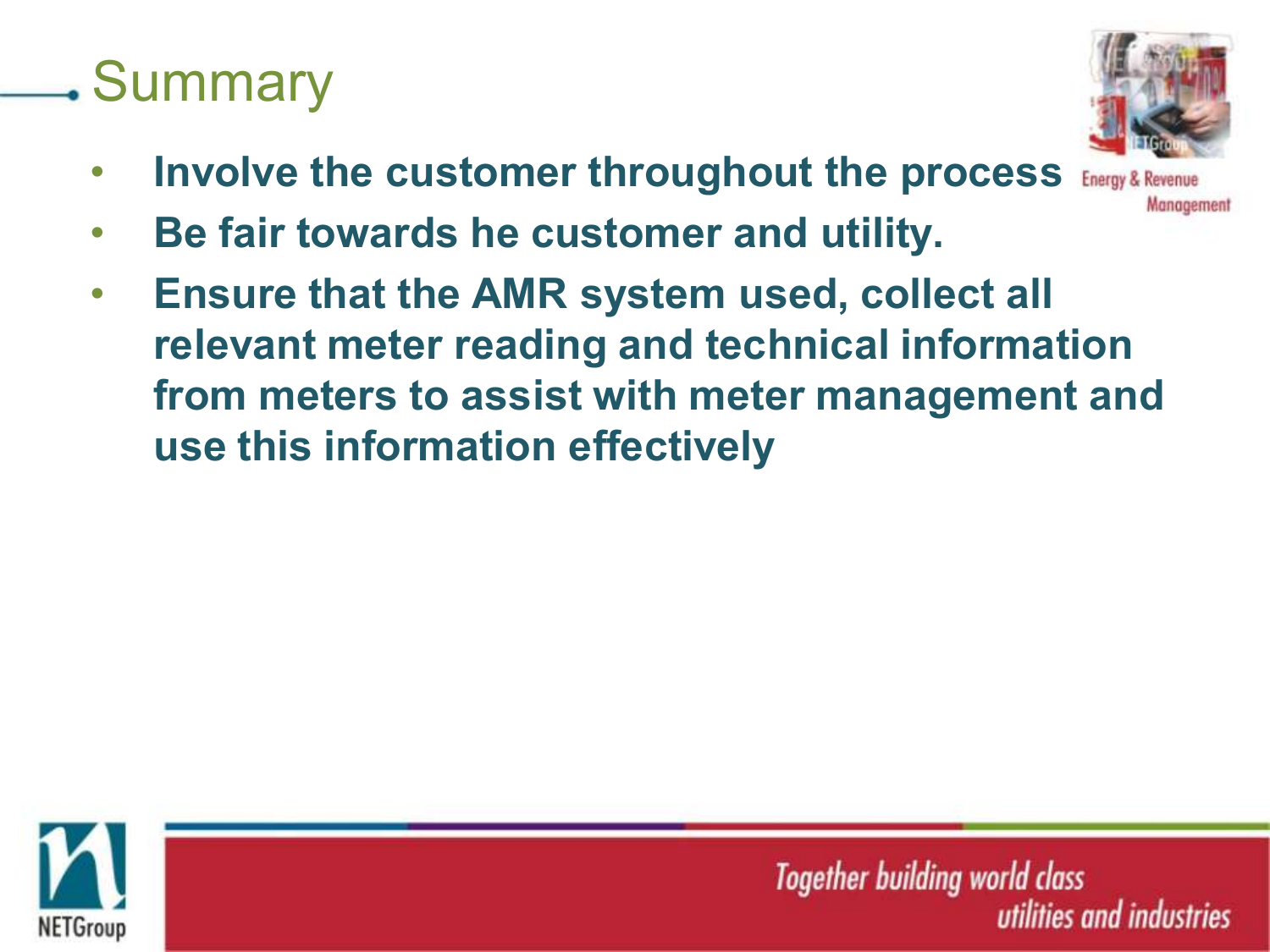

- Wise people know that they don't know
- So let us in our wisdom learn from one another and make a difference